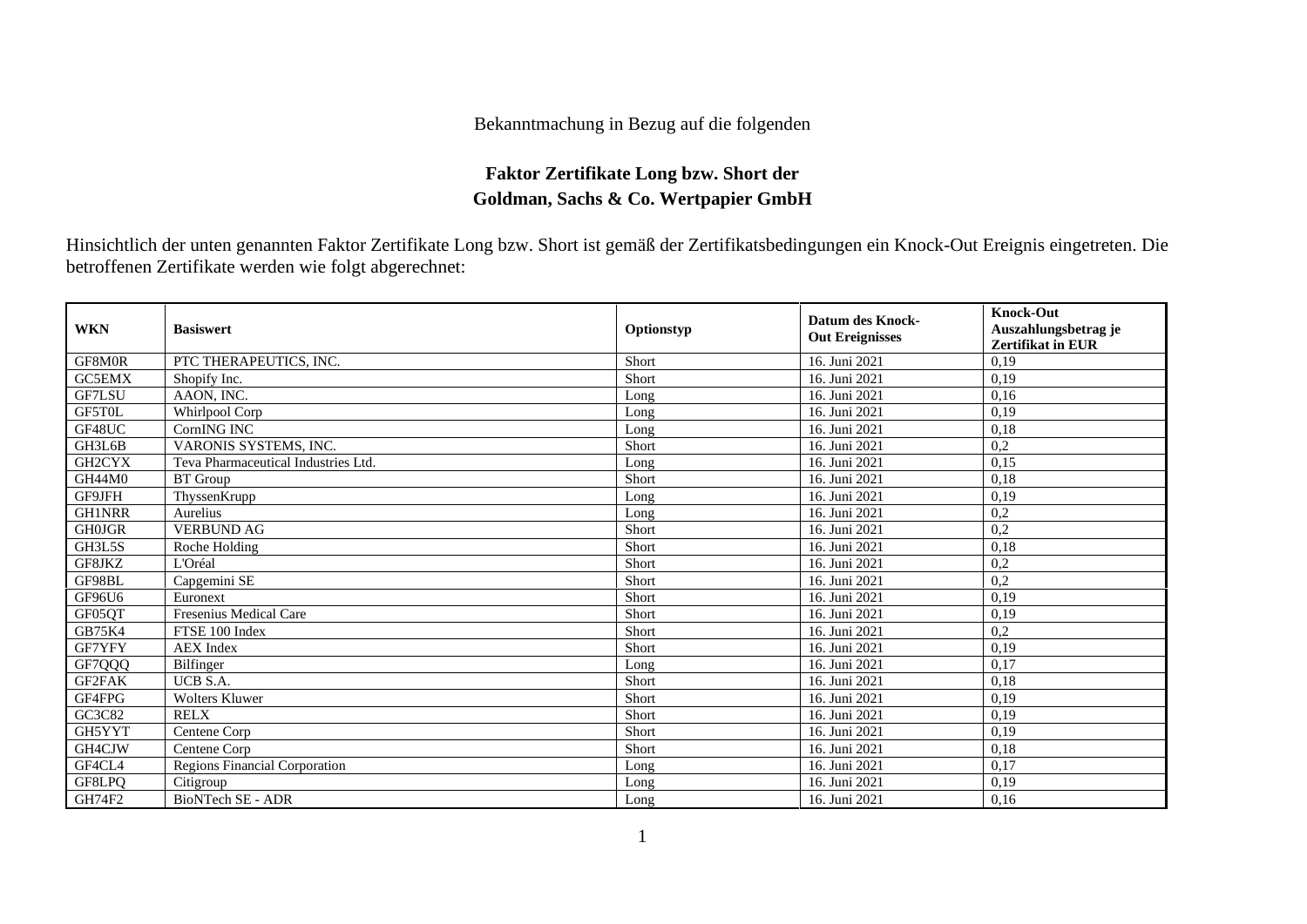| <b>WKN</b>    | <b>Basiswert</b>                             | Optionstyp | <b>Datum des Knock-</b><br><b>Out Ereignisses</b> | <b>Knock-Out</b><br>Auszahlungsbetrag je<br><b>Zertifikat in EUR</b> |
|---------------|----------------------------------------------|------------|---------------------------------------------------|----------------------------------------------------------------------|
| GF93BK        | Sunrun                                       | Short      | 16. Juni 2021                                     | 0,2                                                                  |
| GH678M        | <b>BioNTech SE - ADR</b>                     | Long       | 16. Juni 2021                                     | 0,2                                                                  |
| GF8YRX        | ServiceNow Inc                               | Short      | 16. Juni 2021                                     | 0,17                                                                 |
| GH5WMG        | BioNTech SE - ADR                            | Long       | 16. Juni 2021                                     | 0,14                                                                 |
| GH64KY        | ThyssenKrupp                                 | Long       | 16. Juni 2021                                     | 0,13                                                                 |
| GH3UZQ        | ThyssenKrupp                                 | Long       | 16. Juni 2021                                     | 0,19                                                                 |
| <b>GH3H87</b> | TUI                                          | Long       | 16. Juni 2021                                     | 0,14                                                                 |
| <b>GH4YLK</b> | CME Group Inc.                               | Short      | 15. Juni 2021                                     | 0,2                                                                  |
| <b>GH427R</b> | Baidu, Inc.                                  | Long       | 15. Juni 2021                                     | 0,19                                                                 |
| GH51SQ        | Baidu, Inc.                                  | Long       | 15. Juni 2021                                     | 0,2                                                                  |
| GF7A6H        | American Water Works Co Inc                  | Short      | 15. Juni 2021                                     | 0,18                                                                 |
| GF7QSC        | Sempra Energy                                | Short      | 15. Juni 2021                                     | 0,2                                                                  |
| GF6ACF        | Mettler-Toledo                               | Short      | 15. Juni 2021                                     | 0,2                                                                  |
| GC9FX1        | Chevron                                      | Short      | 15. Juni 2021                                     | 0,2                                                                  |
| GH4QZ4        | <b>ICE Brent Crude Future</b>                | Short      | 15. Juni 2021                                     | 0,19                                                                 |
| GH4QQ1        | Light, Sweet Crude Oil Future                | Short      | 15. Juni 2021                                     | 0,17                                                                 |
| GH4QUZ        | Light, Sweet Crude Oil Future                | Short      | 15. Juni 2021                                     | 0,2                                                                  |
| GF4YX5        | Light, Sweet Crude Oil Future                | Short      | 15. Juni 2021                                     | 0,17                                                                 |
| GF62FA        | Mosaic Co                                    | Long       | 15. Juni 2021                                     | 0,16                                                                 |
| GH51QW        | Alibaba Group Holding Limited ADR (New York) | Long       | 15. Juni 2021                                     | 0,19                                                                 |
| GH313U        | Royal Dutch Shell plc                        | Short      | 15. Juni 2021                                     | 0,17                                                                 |
| GH44WL        | Antofagasta                                  | Long       | 15. Juni 2021                                     | 0.15                                                                 |
| GH22L8        | DAX (Performance Index)                      | Short      | 15. Juni 2021                                     | 0,2                                                                  |
| <b>GH0QRU</b> | Fresnillo                                    | Long       | 15. Juni 2021                                     | 0,18                                                                 |
| GH3AQ4        | Freenet AG                                   | Short      | 15. Juni 2021                                     | 0,19                                                                 |
| GH0QT9        | ThyssenKrupp                                 | Long       | 15. Juni 2021                                     | 0,19                                                                 |
| GF98CQ        | CAC 40 Index                                 | Short      | 15. Juni 2021                                     | 0,19                                                                 |
| GF8DLQ        | ArcelorMittal                                | Long       | 15. Juni 2021                                     | 0,2                                                                  |
| GH22JK        | DAX (Performance Index)                      | Short      | 15. Juni 2021                                     | 0,19                                                                 |
| GH1FGQ        | DAX (Performance Index)                      | Short      | 15. Juni 2021                                     | 0,19                                                                 |
| GF4S60        | Air Liquide                                  | Short      | 15. Juni 2021                                     | 0,19                                                                 |
| GC74CL        | Air Liquide                                  | Short      | 15. Juni 2021                                     | 0,18                                                                 |
| GH74FE        | Plug Power                                   | Long       | 15. Juni 2021                                     | 0,18                                                                 |
| GH6XTU        | Freeport-McMoRan                             | Long       | 15. Juni 2021                                     | 0,16                                                                 |
| GH1GN5        | Shopify Inc.                                 | Short      | 15. Juni 2021                                     | 0,14                                                                 |
| GH5NEG        | Shopify Inc.                                 | Short      | 15. Juni 2021                                     | 0,15                                                                 |
| <b>GH0YMU</b> | Freeport-McMoRan                             | Long       | 15. Juni 2021                                     | 0,16                                                                 |
| GH5WM4        | TUI                                          | Long       | 15. Juni 2021                                     | 0,19                                                                 |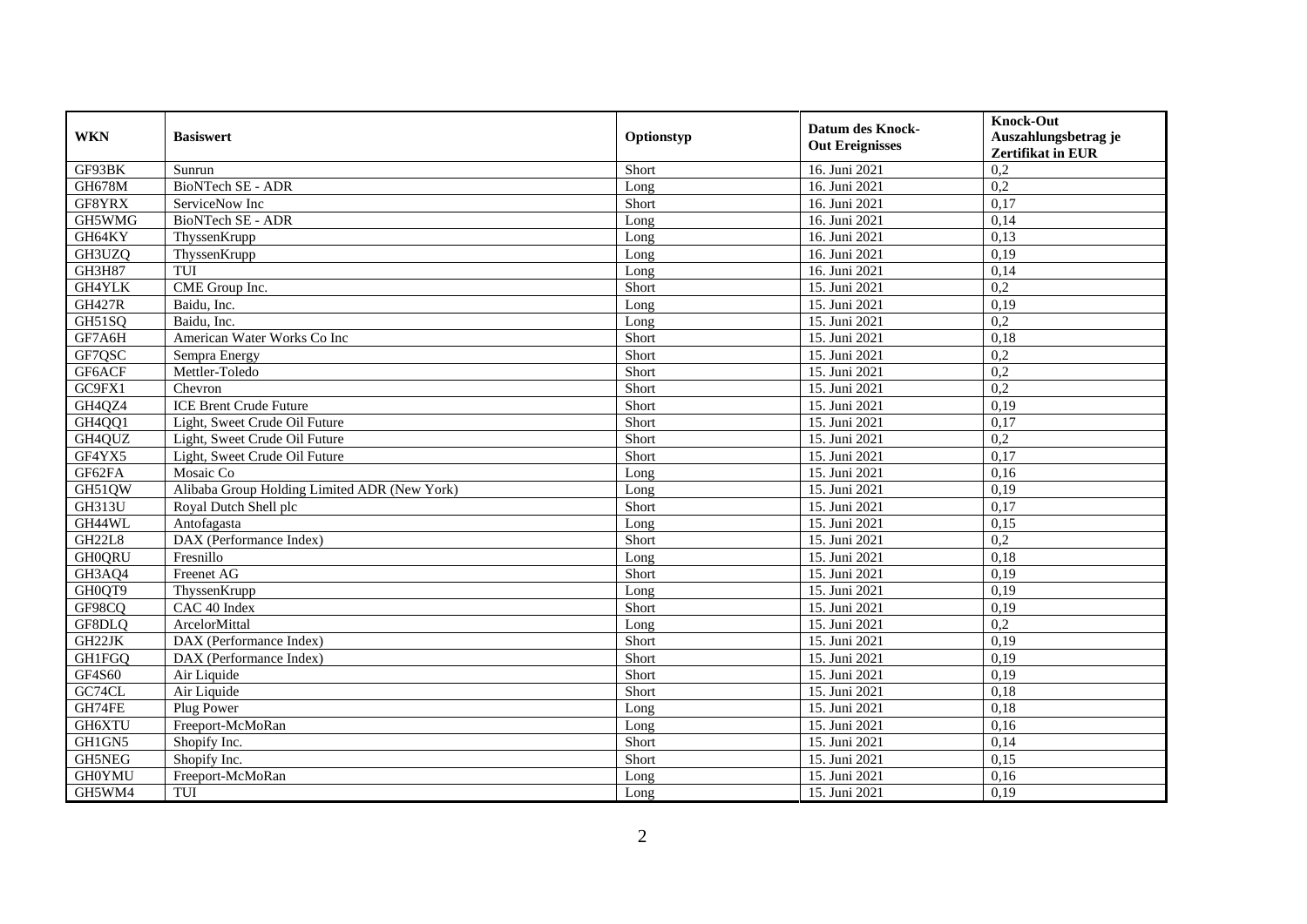| <b>WKN</b>                      | <b>Basiswert</b>                                 | Optionstyp | <b>Datum des Knock-</b><br><b>Out Ereignisses</b> | <b>Knock-Out</b><br>Auszahlungsbetrag je<br><b>Zertifikat in EUR</b> |
|---------------------------------|--------------------------------------------------|------------|---------------------------------------------------|----------------------------------------------------------------------|
| GH3SGR                          | TUI                                              | Long       | 15. Juni 2021                                     | 0,19                                                                 |
| GH03TM                          | Platinum                                         | Long       | 15. Juni 2021                                     | 0,001                                                                |
| GH1R7A                          | Platinum                                         | Long       | 15. Juni 2021                                     | 0,001                                                                |
| GH62TS                          | Platinum                                         | Long       | 15. Juni 2021                                     | 0,001                                                                |
| GH64RR                          | Platinum                                         | Long       | 15. Juni 2021                                     | 0,001                                                                |
| GF54PU                          | Platinum                                         | Long       | 15. Juni 2021                                     | 0,001                                                                |
| GF2QPJ                          | Platinum                                         | Long       | 15. Juni 2021                                     | 0,001                                                                |
| GH62TR                          | Platinum                                         | Long       | 15. Juni 2021                                     | 0,001                                                                |
| GH03TN                          | Platinum                                         | Long       | 15. Juni 2021                                     | 0,001                                                                |
| GH7BLY                          | Platinum                                         | Long       | 15. Juni 2021                                     | 0,001                                                                |
| GF26HR                          | Platinum                                         | Long       | 15. Juni 2021                                     | 0,001                                                                |
| GH7BLZ                          | Platinum                                         | Long       | 15. Juni 2021                                     | 0,001                                                                |
| GH03TL                          | Platinum                                         | Long       | 15. Juni 2021                                     | 0,001                                                                |
| GF2QPH                          | Platinum                                         | Long       | 15. Juni 2021                                     | 0,001                                                                |
| GH4QD9                          | TUI                                              | Long       | 15. Juni 2021                                     | 0,14                                                                 |
| GH3N3P                          | TUI                                              | Long       | 15. Juni 2021                                     | 0,12                                                                 |
| GH4MFW                          | TUI                                              | Long       | 15. Juni 2021                                     | 0,14                                                                 |
| GH64L3                          | ThyssenKrupp                                     | Long       | 16. Juni 2021                                     | 0,17                                                                 |
| GF5SV0                          | Eckert & Ziegler Strahlen- und Medizintechnik AG | Long       | 16. Juni 2021                                     | 0,01                                                                 |
| GF67Q8                          | ResMed Inc.                                      | Short      | 15. Juni 2021                                     | 0,17                                                                 |
| GH13XR                          | <b>IHS MARKIT LTD.</b>                           | Short      | 14. Juni 2021                                     | 0,18                                                                 |
| GH25S3                          | Amazon.com                                       | Short      | 14. Juni 2021                                     | 0,19                                                                 |
| <b>GH297A</b>                   | Amazon.com                                       | Short      | 14. Juni 2021                                     | 0,18                                                                 |
| <b>GH18S2</b>                   | $S\&P 500(r)$ Index                              | Short      | 14. Juni 2021                                     | 0,2                                                                  |
| GH15X2                          | Oualcomm                                         | Short      | 14. Juni 2021                                     | 0,17                                                                 |
| GF99T0                          | Mosaic Co                                        | Long       | 14. Juni 2021                                     | 0,19                                                                 |
| GH22U3                          | Amazon.com                                       | Short      | 14. Juni 2021                                     | 0,2                                                                  |
| GC37GN                          | Nasdaq, Inc.                                     | Short      | 14. Juni 2021                                     | 0,19                                                                 |
| GF84YP                          | Las Vegas Sands Corp.                            | Long       | $\overline{14}$ . Juni 2021                       | 0,17                                                                 |
| GF939G                          | RAPID7, INC.                                     | Short      | 14. Juni 2021                                     | 0,19                                                                 |
| GF5BY6                          | Under Armour, Inc. - Class A                     | Long       | 14. Juni 2021                                     | 0,18                                                                 |
| <b>GC756B</b>                   | Philip Morris                                    | Short      | 14. Juni 2021                                     | 0,2                                                                  |
| GF7W5G                          | Green Dot Corp                                   | Short      | 14. Juni 2021                                     | 0,15                                                                 |
| GH4QU9                          | <b>ICE Brent Crude Future</b>                    | Short      | 14. Juni 2021                                     | 0,19                                                                 |
| GF9R32                          | <b>GLACIER BANCORP, INC.</b>                     | Long       | 14. Juni 2021                                     | 0,2                                                                  |
| GH099G                          | MongoDB, Inc.                                    | Short      | 14. Juni 2021                                     | 0,17                                                                 |
| GH <sub>2</sub> C <sub>65</sub> | Apple                                            | Short      | 14. Juni 2021                                     | 0,17                                                                 |
| <b>GF847Y</b>                   | INSTALLED BUILDING PRODUCTS, INC.                | Long       | 14. Juni 2021                                     | 0,2                                                                  |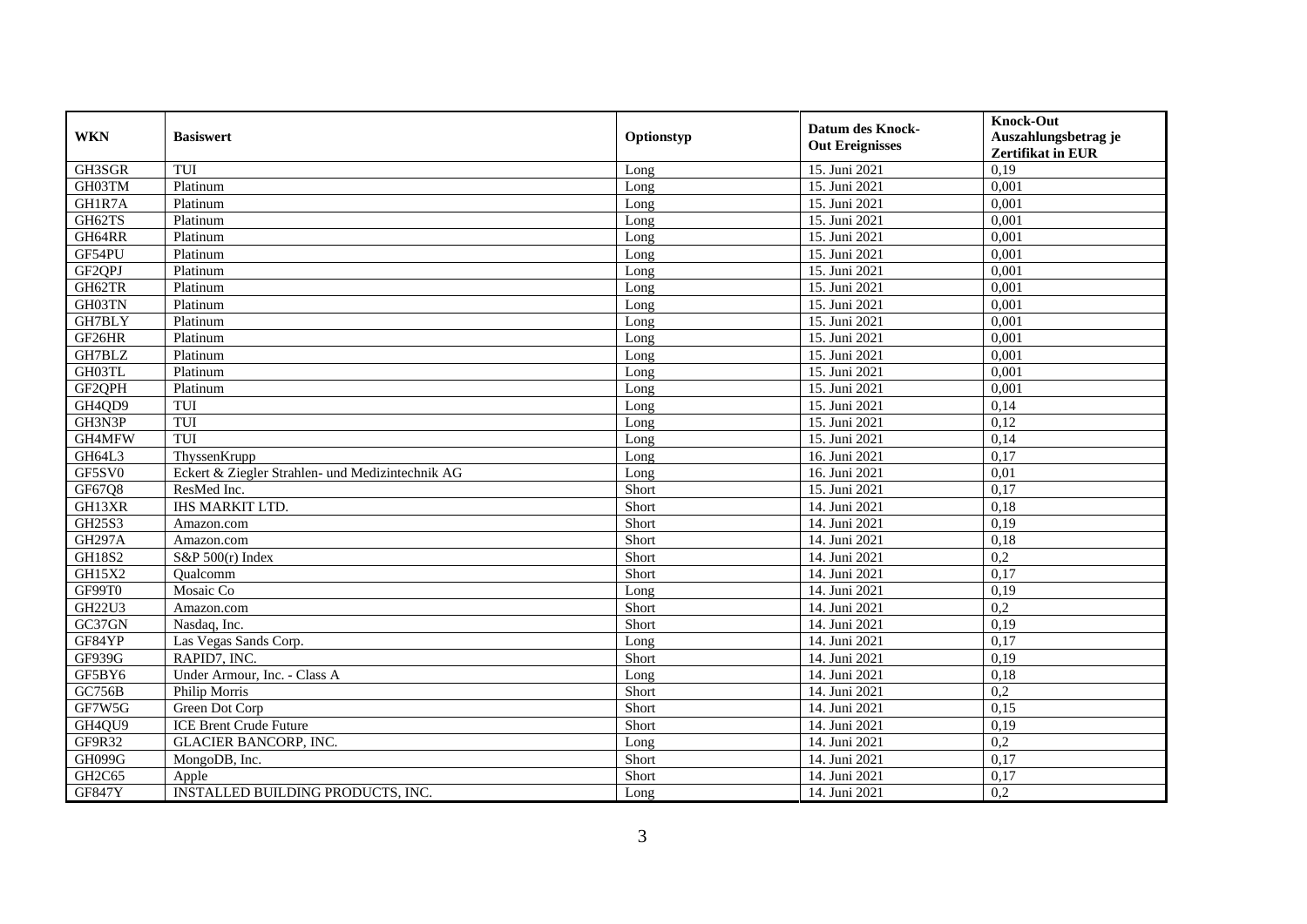| <b>WKN</b>         | <b>Basiswert</b>                               | Optionstyp | <b>Datum des Knock-</b><br><b>Out Ereignisses</b> | <b>Knock-Out</b><br>Auszahlungsbetrag je<br>Zertifikat in EUR |
|--------------------|------------------------------------------------|------------|---------------------------------------------------|---------------------------------------------------------------|
| GH <sub>20TN</sub> | Roku, Inc.                                     | Short      | 14. Juni 2021                                     | 0,16                                                          |
| GH3ASE             | ServiceNow Inc                                 | Short      | 14. Juni 2021                                     | 0,17                                                          |
| GH3AS0             | Square                                         | Short      | 14. Juni 2021                                     | 0,2                                                           |
| GH74GH             | <b>BioNTech SE - ADR</b>                       | Long       | 14. Juni 2021                                     | 0,14                                                          |
| GF560X             | Under Armour, Inc. - Class A                   | Long       | 14. Juni 2021                                     | 0,2                                                           |
| <b>GHOVEP</b>      | CROCS, INC.                                    | Short      | 14. Juni 2021                                     | 0,18                                                          |
| GH4MFJ             | Nordex SE                                      | Short      | 14. Juni 2021                                     | 0,17                                                          |
| GF7UZM             | Salesforce.com, Inc.                           | Short      | 14. Juni 2021                                     | 0,14                                                          |
| <b>GH10S8</b>      | Software                                       | Short      | 14. Juni 2021                                     | 0,19                                                          |
| GF8M0T             | Royal Dutch Shell plc                          | Short      | 14. Juni 2021                                     | 0,14                                                          |
| GH3ATQ             | Shopify Inc.                                   | Short      | 14. Juni 2021                                     | 0,16                                                          |
| GH6JEC             | <b>AIXTRON SE</b>                              | Short      | 14. Juni 2021                                     | 0,19                                                          |
| GH5EQ2             | Easyjet                                        | Long       | 14. Juni 2021                                     | 0,17                                                          |
| GH22T2             | Wienerberger                                   | Short      | 14. Juni 2021                                     | 0,2                                                           |
| GF9LHN             | Wienerberger                                   | Short      | 14. Juni 2021                                     | 0,18                                                          |
| <b>GH22X6</b>      | SAP                                            | Short      | 14. Juni 2021                                     | 0,16                                                          |
| GF8LYG             | Wendel                                         | Short      | 14. Juni 2021                                     | 0,2                                                           |
| GF74PA             | STOXX(r) Europe 600 Personal & Household Index | Short      | 14. Juni 2021                                     | 0,2                                                           |
| GF89Y5             | Fraport                                        | Short      | 14. Juni 2021                                     | 0,19                                                          |
| GC7VVG             | Elisa Oyj                                      | Short      | 14. Juni 2021                                     | 0,18                                                          |
| GF7A2M             | TecDAX (Performance Index)                     | Short      | 14. Juni 2021                                     | 0,19                                                          |
| GF4L97             | Ahold                                          | Short      | 14. Juni 2021                                     | 0,2                                                           |
| GH3AQA             | Tesla Inc                                      | Short      | 14. Juni 2021                                     | 0,15                                                          |
| GH47HL             | Tesla Inc                                      | Short      | 14. Juni 2021                                     | 0,18                                                          |
| GF96SY             | Lululemon Athletica Inc.                       | Short      | 14. Juni 2021                                     | 0,2                                                           |
| <b>GHOQRS</b>      | Evotec                                         | Short      | 14. Juni 2021                                     | 0,19                                                          |
| GF6ABG             | Nemetschek                                     | Short      | 14. Juni 2021                                     | 0,19                                                          |
| GF6JFC             | Wienerberger                                   | Short      | 14. Juni 2021                                     | $\overline{0.2}$                                              |
| GF6YYQ             | Wienerberger                                   | Short      | $\overline{14}$ . Juni 2021                       | 0,16                                                          |
| GF8J93             | Gerresheimer AG                                | Short      | 14. Juni 2021                                     | 0,2                                                           |
| GF7GDT             | Gerresheimer AG                                | Short      | 14. Juni 2021                                     | 0,16                                                          |
| GF9LLX             | Wienerberger                                   | Short      | 14. Juni 2021                                     | 0.18                                                          |
| <b>GF1TWG</b>      | Philips                                        | Long       | 14. Juni 2021                                     | 0,16                                                          |
| GH6PUF             | $K+SAG$                                        | Short      | 14. Juni 2021                                     | 0,17                                                          |
| GH18RH             | Cancom                                         | Short      | 14. Juni 2021                                     | 0,17                                                          |
| GF4LG1             | Philips                                        | Long       | 14. Juni 2021                                     | 0,19                                                          |
| GH5EQB             | Shopify Inc.                                   | Short      | 18. Juni 2021                                     | 0,18                                                          |
| GH562H             | Tesla Inc                                      | Short      | 18. Juni 2021                                     | 0,17                                                          |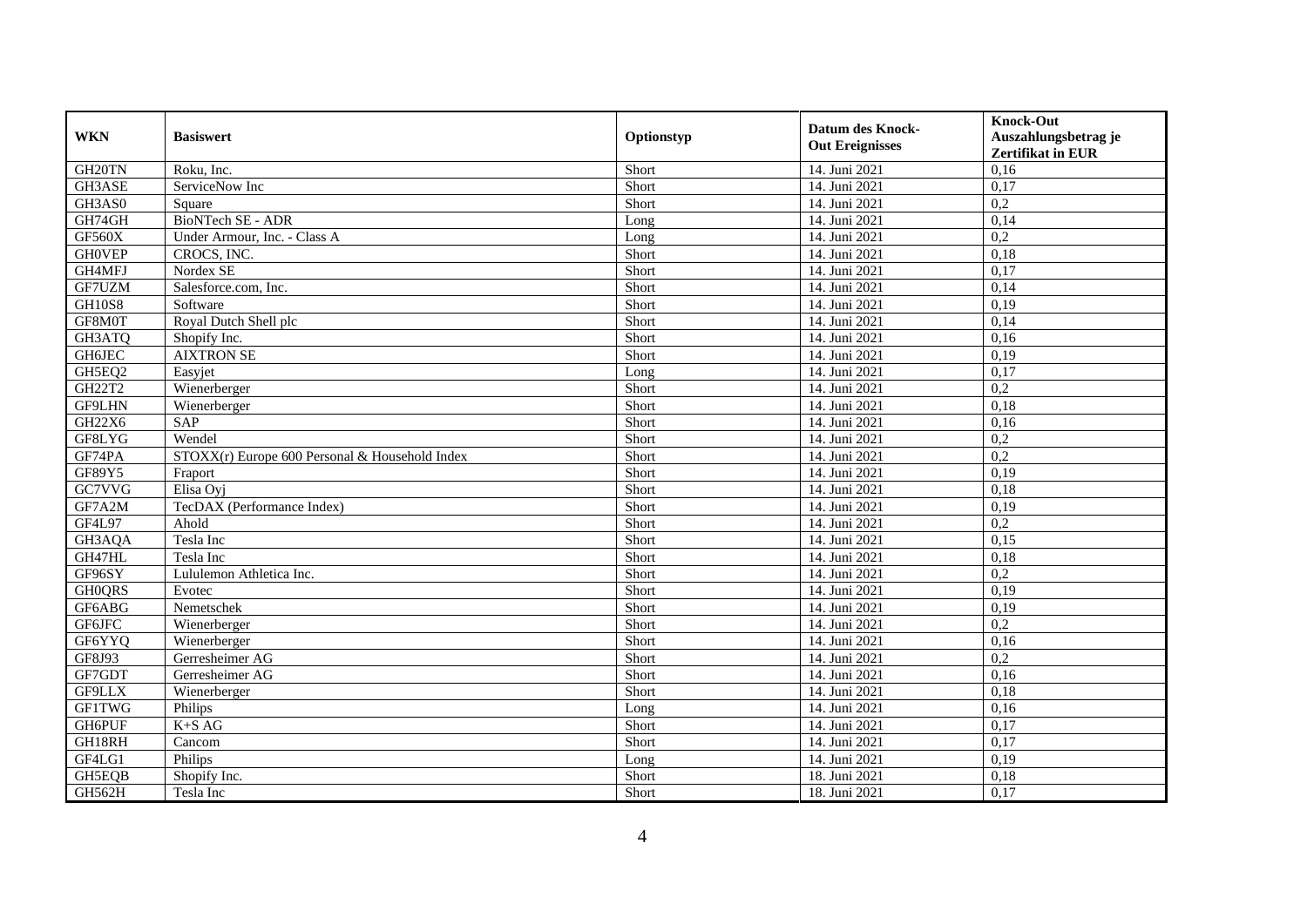| <b>WKN</b>    | <b>Basiswert</b>                                  | Optionstyp | <b>Datum des Knock-</b><br><b>Out Ereignisses</b> | <b>Knock-Out</b><br>Auszahlungsbetrag je<br>Zertifikat in EUR |
|---------------|---------------------------------------------------|------------|---------------------------------------------------|---------------------------------------------------------------|
| GF8XZ7        | HollyFrontier Corp                                | Long       | 18. Juni 2021                                     | 0,19                                                          |
| GH20UZ        | Albemarle Corporation                             | Long       | 18. Juni 2021                                     | 0,2                                                           |
| GF8Y04        | FedEx Corp.                                       | Long       | 18. Juni 2021                                     | 0,2                                                           |
| GF96P0        | Comerica Incorporated                             | Long       | 18. Juni 2021                                     | 0,18                                                          |
| <b>GC9TNE</b> | <b>Cognizant Technology Solutions Corporation</b> | Long       | 18. Juni 2021                                     | 0,2                                                           |
| GF93DW        | Fiserv, Inc.                                      | Long       | 18. Juni 2021                                     | $\overline{0.2}$                                              |
| GF7V3N        | Hasbro, Inc.                                      | Long       | 18. Juni 2021                                     | 0,18                                                          |
| GF5JW7        | Lamb Weston Holdings Inc                          | Long       | 18. Juni 2021                                     | 0,16                                                          |
| GF6JD7        | <b>McKesson Corporation</b>                       | Long       | 18. Juni 2021                                     | 0,19                                                          |
| GF6JP1        | People's United Financial Inc                     | Long       | 18. Juni 2021                                     | 0,18                                                          |
| GF56AP        | Adobe Inc.                                        | Short      | 18. Juni 2021                                     | 0,19                                                          |
| GF5VZJ        | Lamb Weston Holdings Inc                          | Long       | 18. Juni 2021                                     | 0,2                                                           |
| GC2S3H        | Conagra Brands                                    | Long       | 18. Juni 2021                                     | 0,18                                                          |
| GF8Y0A        | CornING INC                                       | Long       | 18. Juni 2021                                     | 0,17                                                          |
| <b>GFOTEX</b> | Chubb Limited                                     | Long       | 18. Juni 2021                                     | 0,16                                                          |
| GF4CJT        | DuPont de Nemours, Inc.                           | Long       | 18. Juni 2021                                     | 0,17                                                          |
| GF9131        | Teva Pharmaceutical Industries Ltd.               | Long       | 18. Juni 2021                                     | 0,16                                                          |
| GH5ES2        | Micron Technology                                 | Long       | 18. Juni 2021                                     | 0,2                                                           |
| GH1QSE        | PayPal Holdings, Inc.                             | Short      | 18. Juni 2021                                     | 0,16                                                          |
| GH74F9        | ABIOMED Inc                                       | Short      | 18. Juni 2021                                     | 0,17                                                          |
| GF3CMW        | <b>KBC</b> Groep                                  | Long       | 18. Juni 2021                                     | 0,2                                                           |
| GF7W5M        | EXPONENT, INC.                                    | Long       | 18. Juni 2021                                     | 0.18                                                          |
| GH2T5D        | Match Group, Inc.                                 | Short      | 18. Juni 2021                                     | 0,14                                                          |
| GF6RJ0        | CH Robinson Worldwide                             | Long       | 18. Juni 2021                                     | 0,16                                                          |
| GH64L6        | ThyssenKrupp                                      | Long       | 18. Juni 2021                                     | 0,18                                                          |
| GH4CNX        | Rolls-Royce                                       | Long       | 18. Juni 2021                                     | 0,2                                                           |
| GH4SXF        | Zalando                                           | Short      | 18. Juni 2021                                     | 0,19                                                          |
| GH47EP        | <b>Barclays</b>                                   | Long       | 18. Juni 2021                                     | 0,14                                                          |
| GF7Y32        | Deutsche Pfandbriefbank                           | Long       | 18. Juni 2021                                     | 0,18                                                          |
| GF72W2        | Lanxess AG                                        | Long       | 18. Juni 2021                                     | 0,17                                                          |
| GF99UX        | Deutsche Bank                                     | Long       | 18. Juni 2021                                     | 0,18                                                          |
| GF72PF        | Aurubis                                           | Long       | 18. Juni 2021                                     | 0,2                                                           |
| GF7Y4U        | Lanxess AG                                        | Long       | 18. Juni 2021                                     | 0,17                                                          |
| GF8YW9        | <b>KBC</b> Groep                                  | Long       | 18. Juni 2021                                     | 0,18                                                          |
| GF7UW5        | Voestalpine                                       | Long       | 18. Juni 2021                                     | 0,18                                                          |
| GF8TS9        | Norma Group                                       | Long       | 18. Juni 2021                                     | 0,18                                                          |
| GF5K2G        | <b>Tractor Supply Company</b>                     | Long       | 18. Juni 2021                                     | 0,2                                                           |
| GF5MAM        | PACCAR Inc                                        | Long       | 18. Juni 2021                                     | 0,16                                                          |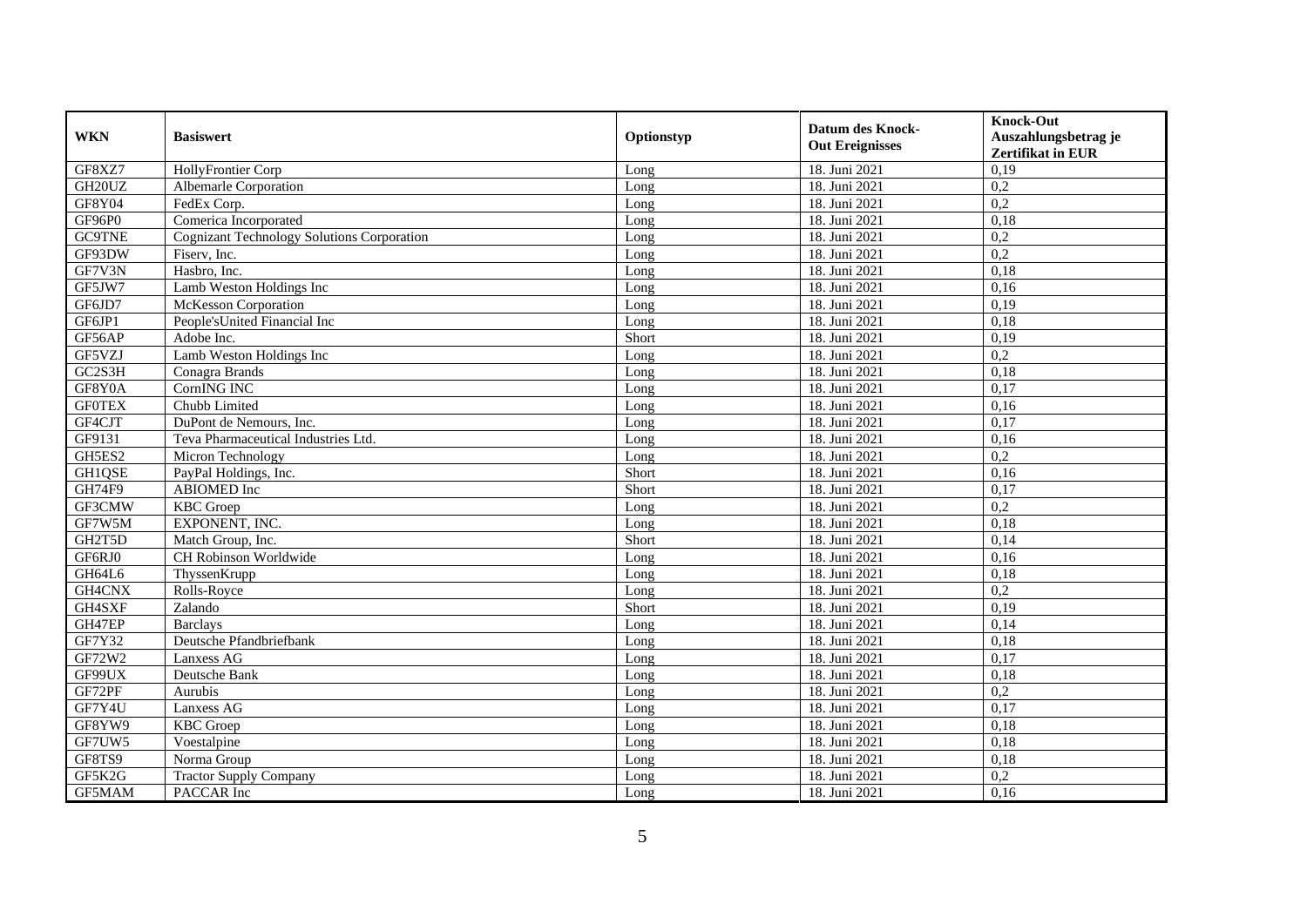| <b>WKN</b>    |                                           |            | <b>Datum des Knock-</b> | <b>Knock-Out</b>         |
|---------------|-------------------------------------------|------------|-------------------------|--------------------------|
|               | <b>Basiswert</b>                          | Optionstyp | <b>Out Ereignisses</b>  | Auszahlungsbetrag je     |
|               |                                           |            |                         | <b>Zertifikat in EUR</b> |
| GF6P4N        | <b>Flowserve Corporation</b>              | Long       | 18. Juni 2021           | 0,18                     |
| GF72SW        | Faurecia                                  | Long       | 18. Juni 2021           | 0,14                     |
| GF8NLR        | STOXX(r) Europe 600 Basic Resources Index | Long       | 18. Juni 2021           | 0,18                     |
| <b>GF492X</b> | Voestalpine                               | Long       | 18. Juni 2021           | 0,17                     |
| GH51QT        | Air France-KLM S.A.                       | Long       | 18. Juni 2021           | 0,17                     |
| GH26PL        | DocuSign, Inc.                            | Short      | 18. Juni 2021           | 0,14                     |
| GF5C1A        | <b>Citizens Financial Group</b>           | Long       | 18. Juni 2021           | 0,16                     |
| GH4QDH        | Nvidia                                    | Short      | 18. Juni 2021           | 0,17                     |
| GF5VRA        | <b>Citizens Financial Group</b>           | Long       | 18. Juni 2021           | 0,17                     |
| GF4XJT        | Cummins Inc                               | Long       | 18. Juni 2021           | 0,15                     |
| GH4W2S        | Nvidia                                    | Short      | 18. Juni 2021           | 0,18                     |
| GF7QN7        | Under Armour, Inc. - Class C              | Long       | 18. Juni 2021           | 0,13                     |
| GC987Y        | <b>Truist Financial Corp</b>              | Long       | 18. Juni 2021           | 0,17                     |
| GF8UZD        | Sysco Corporation                         | Long       | 18. Juni 2021           | 0,15                     |
| <b>GF8U83</b> | United BANKSHARES, INC.                   | Long       | 18. Juni 2021           | 0,16                     |
| GH4QCQ        | Okta, Inc. - Class A                      | Short      | 18. Juni 2021           | 0,18                     |
| GF8LZB        | <b>State Street Corporation</b>           | Long       | 18. Juni 2021           | 0,18                     |
| GF5YWB        | Unum Group                                | Long       | 18. Juni 2021           | 0,17                     |
| GC942W        | Darden Restaurants                        | Long       | 18. Juni 2021           | 0,2                      |
| <b>GF918N</b> | <b>WestRock Company</b>                   | Long       | 18. Juni 2021           | 0,19                     |
| GF72HB        | Kohl's Corporation                        | Long       | 18. Juni 2021           | 0,19                     |
| GF5K7T        | <b>Lincoln National Corporation</b>       | Long       | 18. Juni 2021           | 0,18                     |
| GF5VPP        | Covestro AG                               | Long       | 18. Juni 2021           | 0,19                     |
| GF7A3V        | Aegon                                     | Long       | 18. Juni 2021           | 0,18                     |
| GF5SSC        | Wacker Chemie                             | Long       | 18. Juni 2021           | 0,18                     |
| GF8U4N        | Salzgitter                                | Long       | 18. Juni 2021           | 0,17                     |
| GF368G        | Covestro AG                               | Long       | 18. Juni 2021           | 0,17                     |
| GF8DKQ        | <b>BASF</b>                               | Long       | 18. Juni 2021           | 0,16                     |
| GH7AR3        | Zalando                                   | Short      | 17. Juni 2021           | 0,2                      |
| GF43CZ        | Comerica Incorporated                     | Long       | 17. Juni 2021           | 0,16                     |
| GH5LPV        | Siemens Healthineers AG                   | Short      | 17. Juni 2021           | 0,19                     |
| GH2CXZ        | <b>Barrick Gold</b>                       | Long       | 17. Juni 2021           | 0,14                     |
| GH1NS7        | <b>Fresenius Medical Care</b>             | Short      | 17. Juni 2021           | 0,19                     |
| GF98KU        | Worldline SA                              | Short      | 17. Juni 2021           | 0,19                     |
| GH1UF3        | Zalando                                   | Short      | 17. Juni 2021           | 0,16                     |
| GF8NG5        | Voestalpine                               | Long       | 17. Juni 2021           | 0,2                      |
| GF8Y3X        | <b>Dassault Systemes</b>                  | Short      | 17. Juni 2021           | 0,2                      |
| GF8Y1S        | Talanx AG                                 | Short      | 17. Juni 2021           | 0,2                      |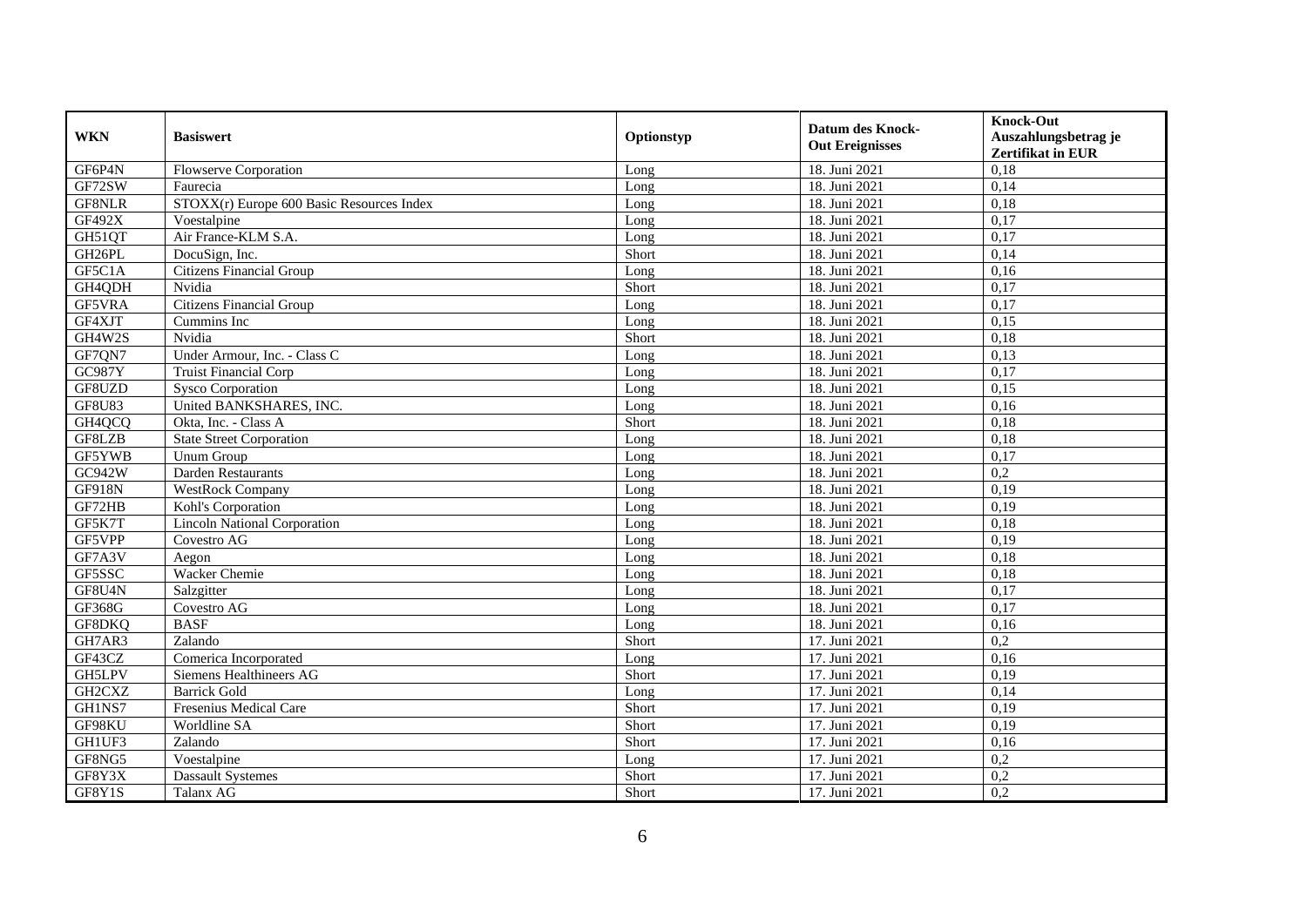| <b>WKN</b>    | <b>Basiswert</b>                                | Optionstyp | <b>Datum des Knock-</b><br><b>Out Ereignisses</b> | <b>Knock-Out</b><br>Auszahlungsbetrag je<br>Zertifikat in EUR |
|---------------|-------------------------------------------------|------------|---------------------------------------------------|---------------------------------------------------------------|
| <b>GH1RRW</b> | Evotec                                          | Short      | 17. Juni 2021                                     | 0,19                                                          |
| GH2T75        | <b>GRENKE AG</b>                                | Long       | 17. Juni 2021                                     | 0,18                                                          |
| GF8NKX        | <b>AIRBUS SE</b>                                | Short      | 17. Juni 2021                                     | 0,2                                                           |
| GC8TYJ        | <b>ASML</b>                                     | Short      | 17. Juni 2021                                     | 0,2                                                           |
| GF8YT1        | ACS Actividades de Construccion y Servicios SA  | Long       | 17. Juni 2021                                     | 0,17                                                          |
| GC82M5        | MTU Aero Engines                                | Short      | 17. Juni 2021                                     | $\overline{0.2}$                                              |
| GC9JMZ        | KeyCorp                                         | Long       | 17. Juni 2021                                     | 0,19                                                          |
| GC942V        | Darden Restaurants                              | Long       | 17. Juni 2021                                     | 0,17                                                          |
| GF8M0X        | Mosaic Co                                       | Long       | 17. Juni 2021                                     | 0,2                                                           |
| GH4ME1        | MongoDB, Inc.                                   | Short      | 17. Juni 2021                                     | 0,19                                                          |
| GH2VP2        | RingCentral, Inc.                               | Short      | 17. Juni 2021                                     | 0,16                                                          |
| GH4W2X        | Nvidia                                          | Short      | 17. Juni 2021                                     | 0,15                                                          |
| GF8VP2        | PVH Corp.                                       | Long       | 17. Juni 2021                                     | 0,14                                                          |
| GF7DSX        | Westinghouse Air Brake Technologies Corporation | Long       | 17. Juni 2021                                     | 0,2                                                           |
| GF8LUN        | Thermo Fisher Scientific, Inc.                  | Short      | 17. Juni 2021                                     | 0,17                                                          |
| GH74G0        | NIO Inc                                         | Short      | 17. Juni 2021                                     | 0,17                                                          |
| GH15WB        | APPFOLIO, INC.                                  | Short      | 17. Juni 2021                                     | 0,2                                                           |
| GH5R3K        | <b>Advanced Micro Devices</b>                   | Short      | 17. Juni 2021                                     | 0,16                                                          |
| GF89ZM        | Zions Bancorporation, N.A.                      | Long       | 17. Juni 2021                                     | 0,15                                                          |
| GH7ASN        | Freeport-McMoRan                                | Long       | 17. Juni 2021                                     | 0,19                                                          |
| <b>GH5U00</b> | Freeport-McMoRan                                | Long       | 17. Juni 2021                                     | 0,19                                                          |
| GF8LPR        | Citigroup                                       | Long       | 17. Juni 2021                                     | 0,18                                                          |
| GF8U3V        | <b>Advanced Micro Devices</b>                   | Short      | 17. Juni 2021                                     | 0,17                                                          |
| GF8TWB        | Huntington Bancshares Incorporated              | Long       | 17. Juni 2021                                     | 0,19                                                          |
| <b>GF7LNM</b> | <b>ASGN INCORPORATED</b>                        | Long       | 17. Juni 2021                                     | 0.19                                                          |
| GH5CXF        | Discovery Inc                                   | Long       | 17. Juni 2021                                     | 0,2                                                           |
| GH37C9        | Amazon.com                                      | Short      | 17. Juni 2021                                     | 0,16                                                          |
| GF8NHD        | Intuitive Surgical, Inc.                        | Short      | 17. Juni 2021                                     | 0.18                                                          |
| <b>GH29E2</b> | Apple                                           | Short      | 17. Juni 2021                                     | 0,17                                                          |
| GH3XNX        | Cabot Oil & Gas                                 | Long       | 17. Juni 2021                                     | 0,17                                                          |
| GF62H9        | <b>Fleetcor Technologies</b>                    | Long       | 17. Juni 2021                                     | 0,19                                                          |
| GF8VHM        | <b>Lincoln National Corporation</b>             | Long       | 17. Juni 2021                                     | 0,17                                                          |
| GF6P7E        | Xerox                                           | Long       | 17. Juni 2021                                     | 0,17                                                          |
| GF91ET        | CATALENT, INC.                                  | Short      | 17. Juni 2021                                     | 0,19                                                          |
| GF7V4S        | Moody's Corporation                             | Short      | 17. Juni 2021                                     | 0,18                                                          |
| GF7QFE        | <b>Regions Financial Corporation</b>            | Long       | 17. Juni 2021                                     | 0,15                                                          |
| GF77TW        | Nike                                            | Long       | 17. Juni 2021                                     | 0,18                                                          |
| GF6A7Q        | <b>Ball Corp</b>                                | Long       | 17. Juni 2021                                     | 0,2                                                           |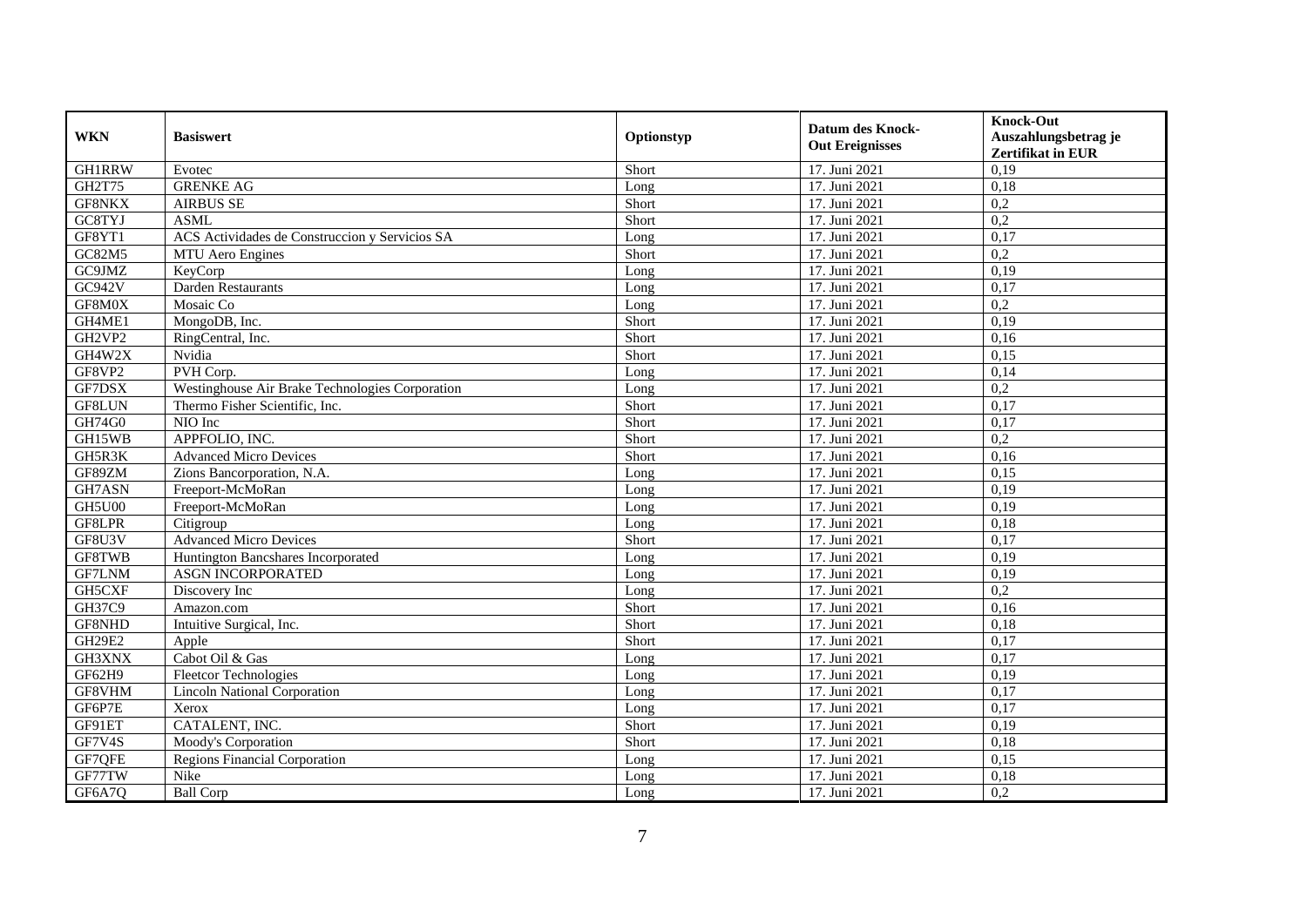| <b>WKN</b>    | <b>Basiswert</b>                    | Optionstyp | <b>Datum des Knock-</b><br><b>Out Ereignisses</b> | <b>Knock-Out</b><br>Auszahlungsbetrag je<br><b>Zertifikat in EUR</b> |
|---------------|-------------------------------------|------------|---------------------------------------------------|----------------------------------------------------------------------|
| GF1JRE        | Teva Pharmaceutical Industries Ltd. | Long       | 17. Juni 2021                                     | 0,19                                                                 |
| <b>GH0YMX</b> | Amazon.com                          | Short      | 17. Juni 2021                                     | 0,16                                                                 |
| GH713Q        | Sovbeans Future                     | Long       | 17. Juni 2021                                     | 0,19                                                                 |
| GH2FKZ        | Palladium                           | Long       | 17. Juni 2021                                     | 0,2                                                                  |
| GC9G0J        | Regions Financial Corporation       | Long       | 17. Juni 2021                                     | 0,14                                                                 |
| GF00BJ        | <b>Citizens Financial Group</b>     | Long       | 17. Juni 2021                                     | 0,18                                                                 |
| GF7VHM        | Tyler Technologies Inc.             | Short      | 17. Juni 2021                                     | 0,19                                                                 |
| GF6EFS        | <b>Lincoln National Corporation</b> | Long       | 17. Juni 2021                                     | 0,18                                                                 |
| GF5K1L        | <b>Sysco Corporation</b>            | Long       | 17. Juni 2021                                     | 0,19                                                                 |
| GF7UT9        | <b>Advanced Micro Devices</b>       | Short      | 17. Juni 2021                                     | 0,18                                                                 |
| GH0JF4        | Coty Inc                            | Long       | 17. Juni 2021                                     | 0,16                                                                 |
| GF1QCK        | PACCAR Inc                          | Long       | 17. Juni 2021                                     | 0,2                                                                  |
| GF5YU8        | United Rentals, Inc.                | Long       | 17. Juni 2021                                     | 0,17                                                                 |
| <b>GHOQRJ</b> | Barrick Gold                        | Long       | 17. Juni 2021                                     | 0.16                                                                 |
| GF99P1        | <b>SVB</b> Financial Group          | Long       | 17. Juni 2021                                     | 0,19                                                                 |
| GF0A7E        | Whirlpool Corp                      | Long       | 17. Juni 2021                                     | 0,16                                                                 |
| <b>GH713R</b> | Soybeans Future                     | Long       | 17. Juni 2021                                     | 0,15                                                                 |
| GF7VHS        | TEXAS ROADHOUSE, INC.               | Long       | 17. Juni 2021                                     | 0,17                                                                 |
| GH4MEK        | Shopify Inc.                        | Short      | 17. Juni 2021                                     | 0,16                                                                 |
| GF6AGA        | Danaher                             | Short      | 17. Juni 2021                                     | 0,14                                                                 |
| GF72QS        | <b>WestRock Company</b>             | Long       | 17. Juni 2021                                     | 0,19                                                                 |
| GH3CXR        | Zalando                             | Short      | 17. Juni 2021                                     | 0.18                                                                 |
| GH4QFN        | Square                              | Short      | 17. Juni 2021                                     | 0,19                                                                 |
| GH47H9        | NIO Inc                             | Short      | 17. Juni 2021                                     | 0,18                                                                 |
| GF7DNP        | <b>Newmont Corporation</b>          | Long       | 17. Juni 2021                                     | 0,19                                                                 |
| GH3ZFN        | United Rentals, Inc.                | Long       | 17. Juni 2021                                     | 0,16                                                                 |
| GF8JX2        | Darling Ingredients Inc             | Long       | 17. Juni 2021                                     | 0,17                                                                 |
| <b>GH74D1</b> | <b>CUREVAC NV</b>                   | Long       | 17. Juni 2021                                     | 0,001                                                                |
| GH6JD4        | <b>CUREVAC NV</b>                   | Long       | 17. Juni 2021                                     | 0,001                                                                |
| GH74DG        | <b>CUREVAC NV</b>                   | Long       | 17. Juni 2021                                     | 0,001                                                                |
| GH6JBL        | <b>CUREVAC NV</b>                   | Long       | 17. Juni 2021                                     | 0,001                                                                |
| GH74BU        | <b>CUREVAC NV</b>                   | Long       | 17. Juni 2021                                     | 0,001                                                                |
| GH74C9        | <b>CUREVAC NV</b>                   | Long       | 17. Juni 2021                                     | 0,001                                                                |
| GF5YWA        | Unum Group                          | Long       | 17. Juni 2021                                     | 0,18                                                                 |
| GH0PK7        | Palladium                           | Long       | 17. Juni 2021                                     | 0,15                                                                 |
| GH67AV        | The Trade Desk, Inc.                | Short      | 17. Juni 2021                                     | 0,14                                                                 |
| GF7LZ0        | Darling Ingredients Inc             | Long       | 17. Juni 2021                                     | 0,14                                                                 |
| GH26Q9        | <b>Barrick Gold</b>                 | Long       | 17. Juni 2021                                     | 0,17                                                                 |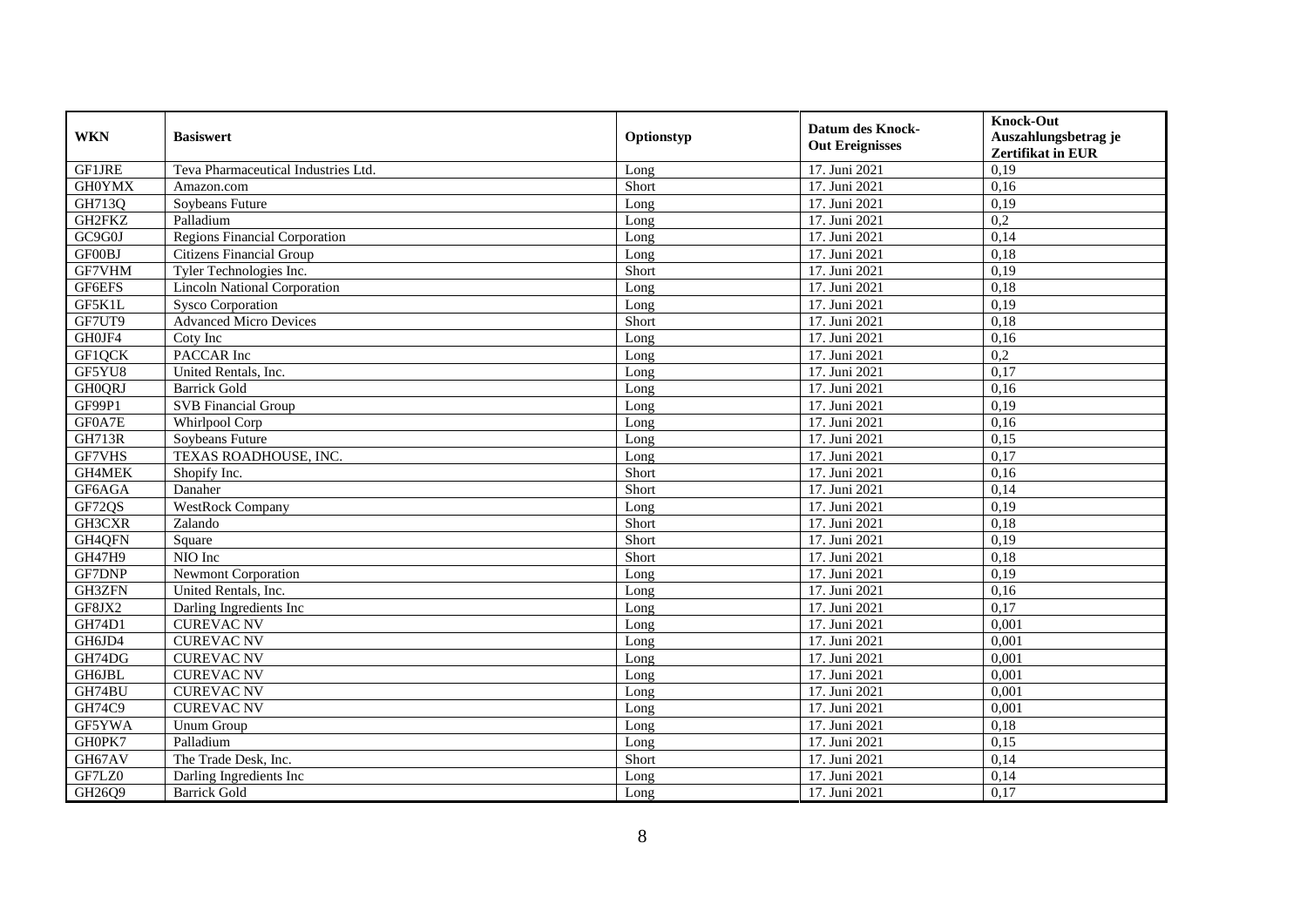| <b>WKN</b>          | <b>Basiswert</b>               | Optionstyp | <b>Datum des Knock-</b><br><b>Out Ereignisses</b> | <b>Knock-Out</b><br>Auszahlungsbetrag je<br>Zertifikat in EUR |
|---------------------|--------------------------------|------------|---------------------------------------------------|---------------------------------------------------------------|
| GH6JBH              | <b>CUREVAC NV</b>              | Long       | 17. Juni 2021                                     | 0,16                                                          |
| <b>GH1BJN</b>       | <b>GRENKE AG</b>               | Long       | 17. Juni 2021                                     | 0,15                                                          |
| GH5CX1              | <b>GRENKE AG</b>               | Long       | 17. Juni 2021                                     | 0,19                                                          |
| GH44KJ              | Easyjet                        | Short      | 17. Juni 2021                                     | 0,16                                                          |
| GF98DQ              | <b>MTU</b> Aero Engines        | Short      | 17. Juni 2021                                     | 0,15                                                          |
| GF77W3              | Zurich Insurance Group AG      | Short      | 17. Juni 2021                                     | 0,17                                                          |
| GF6JN2              | Getlink SE                     | Short      | 17. Juni 2021                                     | 0,16                                                          |
| GH67BM              | ThyssenKrupp                   | Long       | 17. Juni 2021                                     | 0,18                                                          |
| GH5H31              | TransDigm Group                | Short      | 23. Juni 2021                                     | 0,2                                                           |
| GH6TPK              | Nvidia                         | Short      | 23. Juni 2021                                     | 0,18                                                          |
| <b>GH5H49</b>       | Facebook                       | Short      | 23. Juni 2021                                     | 0,19                                                          |
| GH4SXQ              | Tesla Inc                      | Short      | 23. Juni 2021                                     | 0,18                                                          |
| GH20C9              | Tesla Inc                      | Short      | 23. Juni 2021                                     | 0,18                                                          |
| GF62J7              | Thermo Fisher Scientific, Inc. | Short      | 23. Juni 2021                                     | 0,2                                                           |
| GF7V6K              | <b>Target Corp</b>             | Short      | 23. Juni 2021                                     | 0,2                                                           |
| GF7VCV              | Watts Water Technologies Inc   | Short      | 23. Juni 2021                                     | 0,2                                                           |
| GF8YWK              | Southwest GAS HOLDINGS, INC.   | Long       | 23. Juni 2021                                     | 0,2                                                           |
| GF8DR6              | Deckers Outdoor Corporation    | Short      | 23. Juni 2021                                     | 0,19                                                          |
| GF4XH6              | Global Payments Inc.           | Long       | 23. Juni 2021                                     | 0,2                                                           |
| GF13KF              | Western Union                  | Long       | 23. Juni 2021                                     | 0,18                                                          |
| GH2YEU              | <b>ICE Brent Crude Future</b>  | Short      | 23. Juni 2021                                     | 0,19                                                          |
| GH4QU7              | <b>ICE Brent Crude Future</b>  | Short      | 23. Juni 2021                                     | 0,2                                                           |
| GH5611              | Lufthansa                      | Long       | 23. Juni 2021                                     | 0,19                                                          |
| GH <sub>20</sub> TC | Air France-KLM S.A.            | Long       | 23. Juni 2021                                     | 0,19                                                          |
| GH4G26              | <b>Aareal Bank</b>             | Long       | 23. Juni 2021                                     | 0,17                                                          |
| GF98LG              | Exor N.V.                      | Long       | 23. Juni 2021                                     | 0,16                                                          |
| GF96WS              | Leonardo S.p.A.                | Long       | 23. Juni 2021                                     | 0,18                                                          |
| GF96Q4              | Lanxess AG                     | Long       | 23. Juni 2021                                     | $\overline{0.2}$                                              |
| GF8Y4M              | Philips                        | Long       | 23. Juni 2021                                     | 0,18                                                          |
| GF7GBX              | <b>Hypoport AG</b>             | Long       | 23. Juni 2021                                     | 0,16                                                          |
| GF77LF              | <b>Brenntag AG</b>             | Short      | 23. Juni 2021                                     | 0,2                                                           |
| GF5BXW              | Lufthansa                      | Long       | 23. Juni 2021                                     | 0,16                                                          |
| GF0PP7              | Vivendi                        | Long       | 23. Juni 2021                                     | 0,19                                                          |
| GF4LG2              | Philips                        | Long       | 23. Juni 2021                                     | 0,16                                                          |
| GF6EU1              | Bouygues                       | Long       | 23. Juni 2021                                     | 0,18                                                          |
| GH3CWB              | TelADOc Health Inc             | Short      | 23. Juni 2021                                     | 0,16                                                          |
| GF22RT              | Orange SA                      | Long       | 23. Juni 2021                                     | 0,16                                                          |
| GC768C              | Iberdrola                      | Long       | 23. Juni 2021                                     | 0,19                                                          |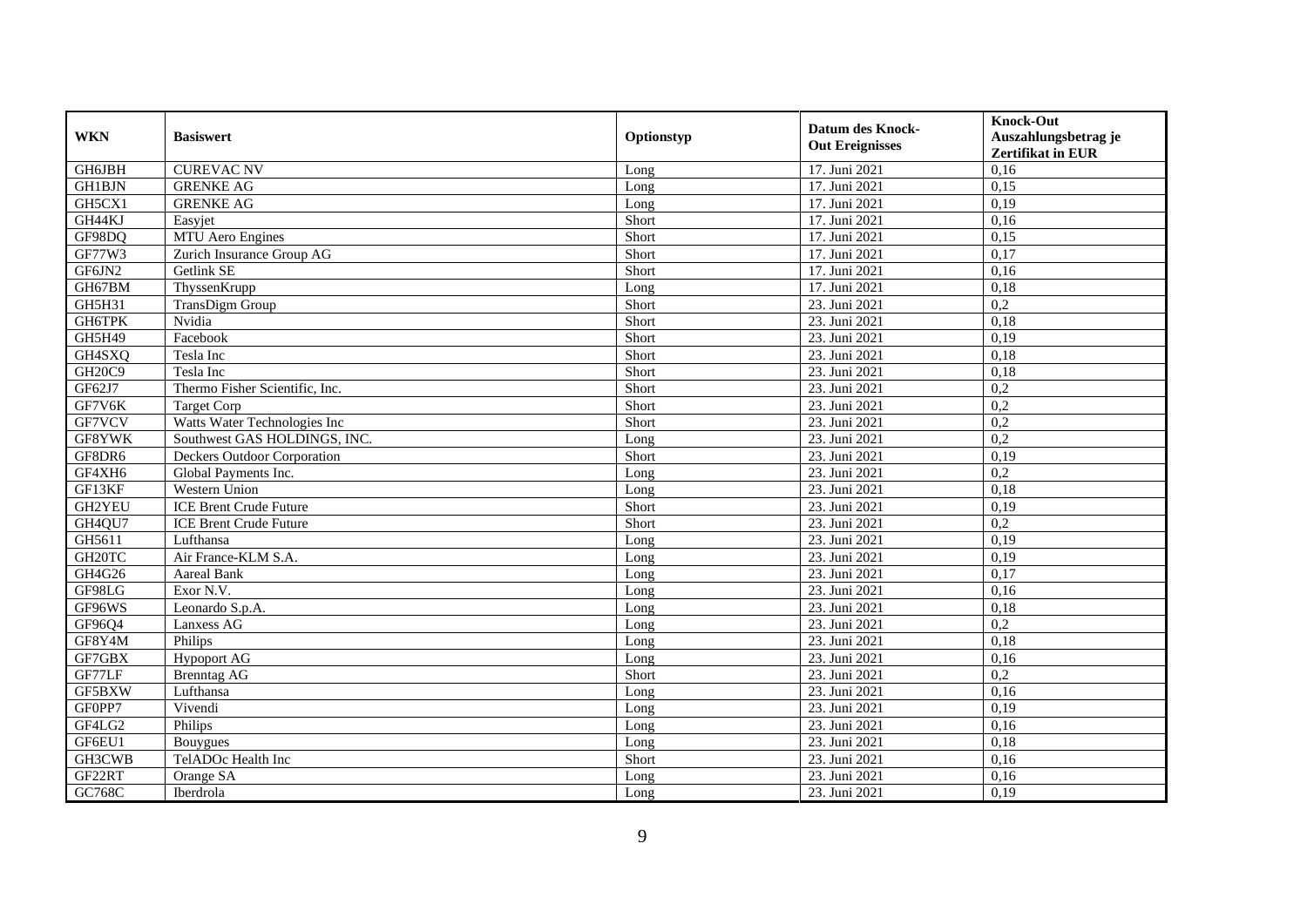| <b>WKN</b>    | <b>Basiswert</b>              | Optionstyp | <b>Datum des Knock-</b><br><b>Out Ereignisses</b> | <b>Knock-Out</b><br>Auszahlungsbetrag je<br><b>Zertifikat in EUR</b> |
|---------------|-------------------------------|------------|---------------------------------------------------|----------------------------------------------------------------------|
| GH3SJL        | Halliburton Co                | Short      | 23. Juni 2021                                     | 0,17                                                                 |
| <b>GH379Y</b> | Tesla Inc                     | Short      | 23. Juni 2021                                     | 0,15                                                                 |
| GH4QCK        | Tesla Inc                     | Short      | 23. Juni 2021                                     | 0,17                                                                 |
| GH5CVE        | Tesla Inc                     | Short      | 23. Juni 2021                                     | 0,19                                                                 |
| GF22RS        | Orange SA                     | Long       | 23. Juni 2021                                     | 0,19                                                                 |
| <b>GH6PWC</b> | Lufthansa                     | Long       | 23. Juni 2021                                     | 0,16                                                                 |
| <b>GH770N</b> | ABIOMED Inc                   | Short      | 22. Juni 2021                                     | 0,2                                                                  |
| GH7ATV        | ResMed Inc.                   | Short      | 22. Juni 2021                                     | 0,19                                                                 |
| <b>GH6JHF</b> | TRUPANION, INC.               | Short      | 22. Juni 2021                                     | 0,15                                                                 |
| GH3SJU        | RAPID7, INC.                  | Short      | 22. Juni 2021                                     | 0,18                                                                 |
| GH3ASY        | ServiceNow Inc                | Short      | 22. Juni 2021                                     | 0,18                                                                 |
| GF8Y2E        | MSCI Inc.                     | Short      | 22. Juni 2021                                     | 0,18                                                                 |
| GF8JYS        | <b>IHS MARKIT LTD.</b>        | Short      | 22. Juni 2021                                     | 0,18                                                                 |
| GF9A47        | <b>STRYKER CORP</b>           | Short      | 22. Juni 2021                                     | 0,17                                                                 |
| GF8YV1        | Adobe Inc.                    | Short      | 22. Juni 2021                                     | 0,18                                                                 |
| GF8TVD        | Roku, Inc.                    | Short      | 22. Juni 2021                                     | 0,15                                                                 |
| GF7LJP        | Pinduoduo Inc. - ADR          | Long       | 22. Juni 2021                                     | 0,19                                                                 |
| GF8YL2        | TENABLE HOLDINGS, INC         | Short      | 22. Juni 2021                                     | 0.15                                                                 |
| GH5NGA        | BioNTech SE - ADR             | Short      | 22. Juni 2021                                     | 0,18                                                                 |
| GH3V10        | VICOR CORPORATION             | Short      | 22. Juni 2021                                     | 0,2                                                                  |
| GH7Q5U        | Corn Future                   | Long       | 22. Juni 2021                                     | 0,001                                                                |
| GH7Q5T        | Corn Future                   | Long       | 22. Juni 2021                                     | 0,001                                                                |
| GH7Q5N        | Corn Future                   | Long       | 22. Juni 2021                                     | 0,001                                                                |
| GH7Q5Q        | Corn Future                   | Long       | 22. Juni 2021                                     | 0,001                                                                |
| GH7Q5M        | Corn Future                   | Long       | 22. Juni 2021                                     | 0.001                                                                |
| GH7Q5R        | Corn Future                   | Long       | 22. Juni 2021                                     | 0,001                                                                |
| GH7Q5P        | Corn Future                   | Long       | 22. Juni 2021                                     | 0,001                                                                |
| GH7Q5S        | Corn Future                   | Long       | 22. Juni 2021                                     | 0,001                                                                |
| GH7Q5V        | Corn Future                   | Long       | 22. Juni 2021                                     | 0,001                                                                |
| GH6B4U        | Plug Power                    | Short      | 22. Juni 2021                                     | 0,19                                                                 |
| GH74F1        | Peloton Interactive Inc.      | Short      | 22. Juni 2021                                     | 0,17                                                                 |
| GH5854        | Twitter, Inc.                 | Short      | 22. Juni 2021                                     | 0,17                                                                 |
| GH64GM        | Plug Power                    | Short      | 22. Juni 2021                                     | $\overline{0.2}$                                                     |
| GH1K6X        | Prosus NV                     | Long       | 22. Juni 2021                                     | 0,19                                                                 |
| GF96LS        | Lufthansa                     | Long       | 22. Juni 2021                                     | 0,18                                                                 |
| GF74TJ        | STOXX(r) Europe 600 Chemicals | Short      | 22. Juni 2021                                     | 0,18                                                                 |
| GF8XYL        | Air Liquide                   | Short      | 22. Juni 2021                                     | 0,17                                                                 |
| GC8TZD        | Merck                         | Short      | 22. Juni 2021                                     | 0,2                                                                  |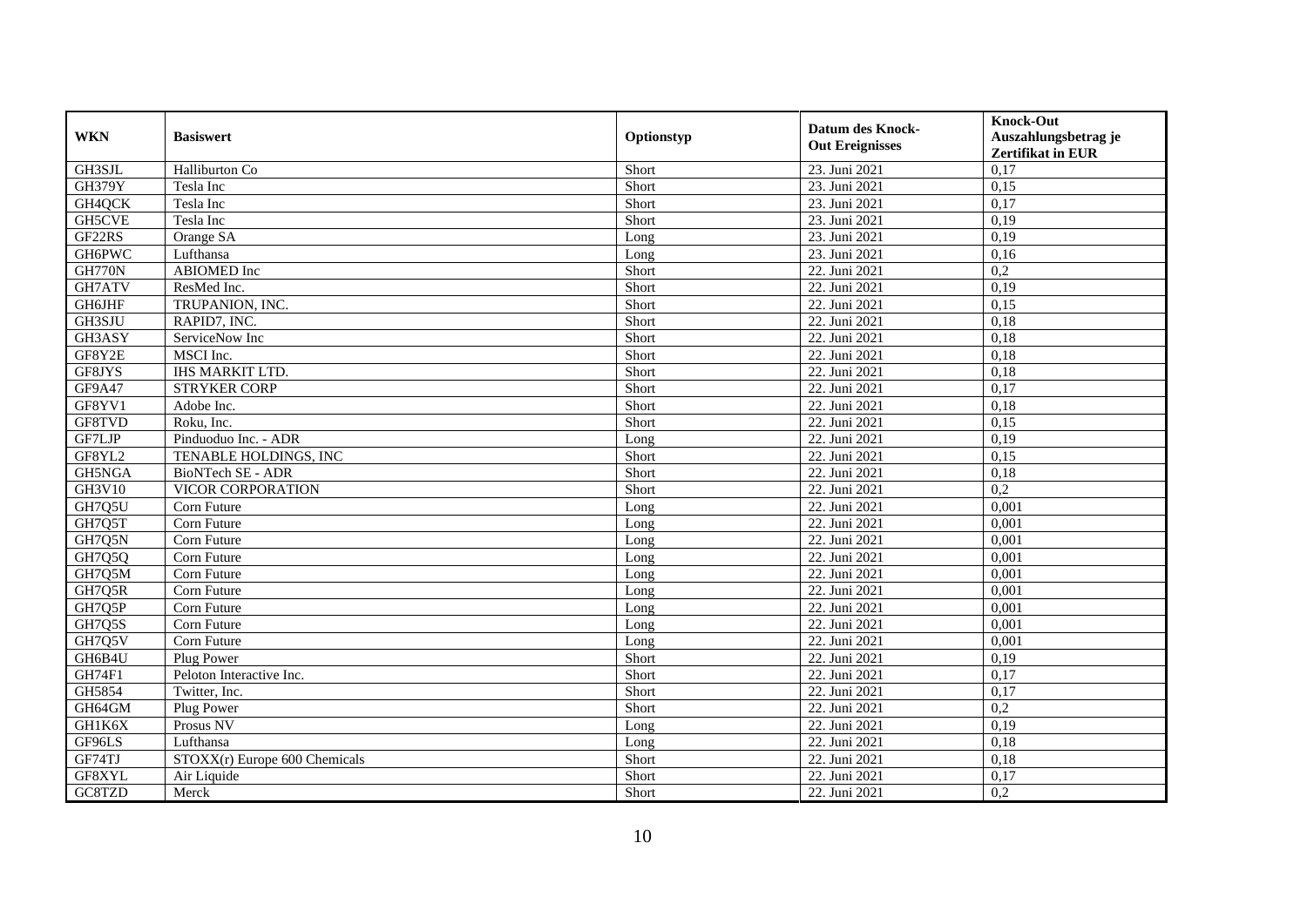| <b>WKN</b>    | <b>Basiswert</b>                | Optionstyp | <b>Datum des Knock-</b><br><b>Out Ereignisses</b> | <b>Knock-Out</b><br>Auszahlungsbetrag je<br>Zertifikat in EUR |
|---------------|---------------------------------|------------|---------------------------------------------------|---------------------------------------------------------------|
| GF7DS7        | Vonovia                         | Short      | 22. Juni 2021                                     | 0,19                                                          |
| GF7V9Y        | Heineken                        | Short      | 22. Juni 2021                                     | 0,2                                                           |
| GF5VXZ        | Merck                           | Short      | 22. Juni 2021                                     | 0,2                                                           |
| GF40AR        | Symrise                         | Short      | 22. Juni 2021                                     | 0,17                                                          |
| GF55YE        | Bayer                           | Long       | 22. Juni 2021                                     | 0,2                                                           |
| <b>GF1TWH</b> | Philips                         | Long       | 22. Juni 2021                                     | 0,19                                                          |
| GF9JFS        | Splunk Inc.                     | Short      | 22. Juni 2021                                     | 0,18                                                          |
| GH6XUB        | Hochtief                        | Long       | 22. Juni 2021                                     | 0,19                                                          |
| GH7AR5        | BioNTech SE - ADR               | Short      | 22. Juni 2021                                     | 0,19                                                          |
| GH5U0P        | Peloton Interactive Inc.        | Short      | 23. Juni 2021                                     | 0,16                                                          |
| GH4MET        | Peloton Interactive Inc.        | Short      | 22. Juni 2021                                     | 0,2                                                           |
| GH74C0        | BioNTech SE - ADR               | Short      | 22. Juni 2021                                     | 0,18                                                          |
| GH74G4        | Peloton Interactive Inc.        | Short      | 22. Juni 2021                                     | 0,17                                                          |
| GF96WQ        | Teleperformance                 | Short      | 23. Juni 2021                                     | 0,16                                                          |
| GF5ZDB        | Sixt                            | Long       | 23. Juni 2021                                     | 0,19                                                          |
| <b>GC985N</b> | Ericsson                        | Long       | 23. Juni 2021                                     | 0,19                                                          |
| GH312L        | Royal Dutch Shell plc           | Short      | 23. Juni 2021                                     | 0,18                                                          |
| GH3ZFQ        | <b>Hypoport AG</b>              | Long       | 23. Juni 2021                                     | 0,14                                                          |
| GH47FG        | Fresnillo                       | Long       | 23. Juni 2021                                     | 0,2                                                           |
| GF5660        | Ericsson                        | Long       | 23. Juni 2021                                     | 0,17                                                          |
| GF7G8Q        | Bayer                           | Long       | 23. Juni 2021                                     | 0,15                                                          |
| GH1RS6        | Galapagos N.V.                  | Long       | 23. Juni 2021                                     | 0,2                                                           |
| GF36KX        | Prosus NV                       | Long       | 22. Juni 2021                                     | 0,17                                                          |
| <b>GH6PTW</b> | $K+SAG$                         | Short      | 22. Juni 2021                                     | 0,19                                                          |
| GH4QEV        | <b>ABIOMED</b> Inc              | Short      | 21. Juni 2021                                     | 0,2                                                           |
| GH2C68        | Apple                           | Short      | 21. Juni 2021                                     | 0,19                                                          |
| GF7QZC        | Jack Henry & Associates, Inc.   | Short      | 21. Juni 2021                                     | 0,19                                                          |
| GF8UXU        | Q2 HOLDINGS, INC.               | Short      | 21. Juni 2021                                     | 0,18                                                          |
| GF84YH        | DexCom Inc                      | Short      | 21. Juni 2021                                     | 0,2                                                           |
| GF7DG1        | Diamondback Energy Inc          | Short      | 21. Juni 2021                                     | 0,19                                                          |
| GH4QPZ        | Light, Sweet Crude Oil Future   | Short      | 21. Juni 2021                                     | 0,19                                                          |
| GF9R4Y        | NeoGenomics, Inc.               | Short      | 21. Juni 2021                                     | 0,17                                                          |
| GF8DV4        | <b>BLACK HILLS CORPORATION</b>  | Short      | 21. Juni 2021                                     | 0,19                                                          |
| GF8XYJ        | Air Liquide                     | Short      | 21. Juni 2021                                     | 0,2                                                           |
| <b>GH0JGF</b> | ThyssenKrupp                    | Long       | 21. Juni 2021                                     | 0,2                                                           |
| GF5VGK        | <b>Telenet Group Holding NV</b> | Long       | 21. Juni 2021                                     | 0,2                                                           |
| GF5T1F        | Nestlé                          | Short      | 21. Juni 2021                                     | 0,2                                                           |
| GH44RD        | Morrison (WM)                   | Short      | 21. Juni 2021                                     | 0,15                                                          |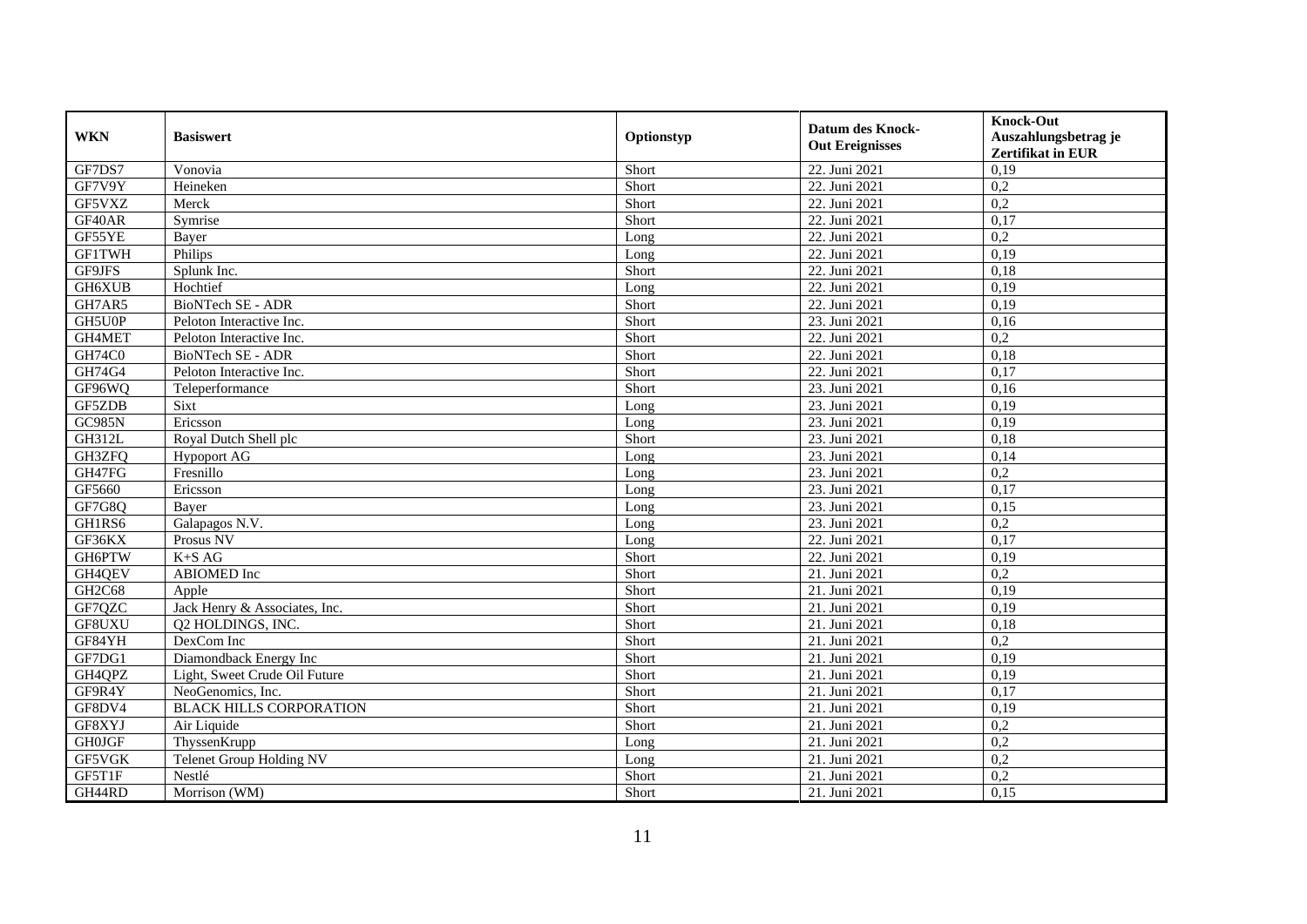| <b>WKN</b>                      | <b>Basiswert</b>                             | Optionstyp | <b>Datum des Knock-</b><br><b>Out Ereignisses</b> | <b>Knock-Out</b><br>Auszahlungsbetrag je<br><b>Zertifikat in EUR</b> |
|---------------------------------|----------------------------------------------|------------|---------------------------------------------------|----------------------------------------------------------------------|
| GH44R9                          | Morrison (WM)                                | Short      | 21. Juni 2021                                     | 0,19                                                                 |
| GH5NGF                          | Shopify Inc.                                 | Short      | 21. Juni 2021                                     | 0,15                                                                 |
| GH61QJ                          | Roku, Inc.                                   | Short      | 21. Juni 2021                                     | 0,18                                                                 |
| <b>GF7V93</b>                   | Deutsche Börse                               | Short      | $\overline{21}$ . Juni 2021                       | 0,17                                                                 |
| GH5A7X                          | Match Group, Inc.                            | Short      | 21. Juni 2021                                     | 0,17                                                                 |
| GF91F0                          | Accenture plc                                | Short      | 21. Juni 2021                                     | 0,19                                                                 |
| GH4G2M                          | APPIAN CORPORATION                           | Short      | 21. Juni 2021                                     | 0,16                                                                 |
| GF6RPS                          | Copart                                       | Short      | 21. Juni 2021                                     | 0,14                                                                 |
| GH3L67                          | Pinduoduo Inc. - ADR                         | Long       | 21. Juni 2021                                     | 0,19                                                                 |
| GF7K5G                          | Michelin                                     | Short      | 21. Juni 2021                                     | 0,16                                                                 |
| GF96UN                          | United Internet                              | Short      | 21. Juni 2021                                     | 0,19                                                                 |
| GH44RB                          | Morrison (WM)                                | Short      | 21. Juni 2021                                     | 0,17                                                                 |
| GF7QUP                          | SOUTH STATE CORPORATION                      | Long       | 21. Juni 2021                                     | 0,19                                                                 |
| GF9R22                          | <b>GLACIER BANCORP, INC.</b>                 | Long       | 21. Juni 2021                                     | 0,19                                                                 |
| GF6ZA1                          | <b>ECOLAB INC</b>                            | Long       | 21. Juni 2021                                     | 0,18                                                                 |
| <b>GF7DME</b>                   | Tenaris SA                                   | Long       | 21. Juni 2021                                     | 0,18                                                                 |
| GH3SGZ                          | Faurecia                                     | Long       | 21. Juni 2021                                     | 0,14                                                                 |
| GF7A3W                          | Aegon                                        | Long       | 21. Juni 2021                                     | 0.16                                                                 |
| GH05DR                          | Salzgitter                                   | Long       | 21. Juni 2021                                     | 0,14                                                                 |
| GH4MDG                          | TechnipFMC                                   | Long       | 21. Juni 2021                                     | 0,2                                                                  |
| GF7UVW                          | Sixt                                         | Long       | 21. Juni 2021                                     | 0,17                                                                 |
| GH3UY8                          | Lufthansa                                    | Long       | 21. Juni 2021                                     | 0,14                                                                 |
| GH61M9                          | Evraz                                        | Long       | 24. Juni 2021                                     | 0,16                                                                 |
| GF9A2J                          | Visa Inc. - Class A                          | Short      | 25. Juni 2021                                     | 0,19                                                                 |
| GH74EU                          | <b>BIOGEN INC.</b>                           | Long       | 25. Juni 2021                                     | 0.19                                                                 |
| GH34BY                          | JD.com Inc                                   | Short      | 25. Juni 2021                                     | 0,16                                                                 |
| GH3109                          | CMC MATERIALS, INC.                          | Long       | 25. Juni 2021                                     | 0,18                                                                 |
| GH3L74                          | <b>Discover Financial Services</b>           | Short      | 25. Juni 2021                                     | 0,19                                                                 |
| GH <sub>2</sub> C <sub>2G</sub> | Dow Jones Industrial Average Index           | Short      | 25. Juni 2021                                     | 0,19                                                                 |
| <b>GH235B</b>                   | S&P $500(r)$ Index                           | Short      | 25. Juni 2021                                     | 0,19                                                                 |
| GH2634                          | S&P 500(r) Index                             | Short      | 25. Juni 2021                                     | 0,2                                                                  |
| GF7TYW                          | <b>ENSTAR GROUP LIMITED</b>                  | Long       | 25. Juni 2021                                     | 0,16                                                                 |
| GF7WEE                          | <b>MDC</b> Holdings                          | Long       | 25. Juni 2021                                     | 0,18                                                                 |
| GF6RTT                          | Cimarex Energy Co.                           | Short      | 25. Juni 2021                                     | 0,2                                                                  |
| GF5088                          | Moody's Corporation                          | Short      | 25. Juni 2021                                     | 0,2                                                                  |
| <b>GH0YNK</b>                   | Alibaba Group Holding Limited ADR (New York) | Short      | 25. Juni 2021                                     | 0,18                                                                 |
| GH4QZ2                          | <b>ICE Brent Crude Future</b>                | Short      | 25. Juni 2021                                     | 0,19                                                                 |
| GH7Q5L                          | Corn Future                                  | Long       | 25. Juni 2021                                     | 0,2                                                                  |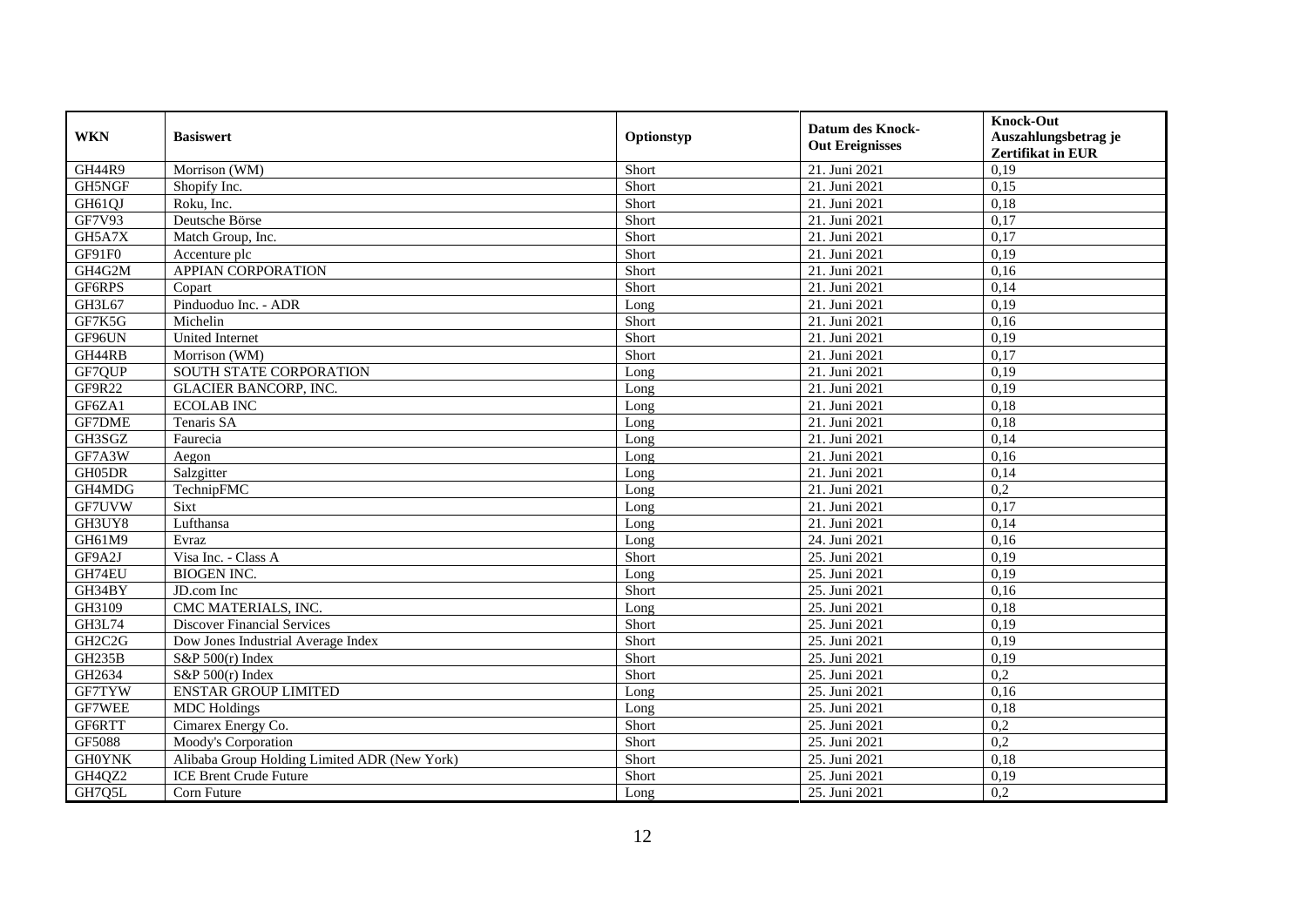| <b>WKN</b>                      | <b>Basiswert</b>                                    | Optionstyp | <b>Datum des Knock-</b><br><b>Out Ereignisses</b> | <b>Knock-Out</b><br>Auszahlungsbetrag je<br>Zertifikat in EUR |
|---------------------------------|-----------------------------------------------------|------------|---------------------------------------------------|---------------------------------------------------------------|
| GF7LZ1                          | Darling Ingredients Inc                             | Long       | 25. Juni 2021                                     | 0,18                                                          |
| <b>GH713P</b>                   | Soybeans Future                                     | Long       | 25. Juni 2021                                     | 0,17                                                          |
| GH4YL5                          | Micron Technology                                   | Short      | 25. Juni 2021                                     | 0,15                                                          |
| <b>GH310R</b>                   | Andritz                                             | Short      | 25. Juni 2021                                     | 0,18                                                          |
| <b>GH1BGR</b>                   | HeidelbergCement                                    | Short      | 25. Juni 2021                                     | 0,2                                                           |
| GF96PY                          | TecDAX (Performance Index)                          | Short      | 25. Juni 2021                                     | 0,17                                                          |
| GF7YG1                          | <b>AEX</b> Index                                    | Short      | 25. Juni 2021                                     | 0,2                                                           |
| GF93JF                          | MDAX (Performance Index)                            | Short      | 25. Juni 2021                                     | 0,18                                                          |
| GF74ZL                          | <b>International Consolidated Airlines Group SA</b> | Long       | 25. Juni 2021                                     | 0,19                                                          |
| GF6V67                          | Volkswagen AG - Preferred                           | Long       | 25. Juni 2021                                     | 0,2                                                           |
| <b>GF5K77</b>                   | Accor                                               | Long       | 25. Juni 2021                                     | 0,19                                                          |
| GH44GM                          | <b>International Consolidated Airlines Group SA</b> | Long       | 25. Juni 2021                                     | 0,17                                                          |
| GF4FC7                          | Nike                                                | Short      | 25. Juni 2021                                     | 0,18                                                          |
| GF93EC                          | Nike                                                | Short      | 25. Juni 2021                                     | 0,001                                                         |
| GF918B                          | Nike                                                | Short      | 25. Juni 2021                                     | 0,001                                                         |
| GH79FD                          | Tesla Inc                                           | Short      | 25. Juni 2021                                     | 0,17                                                          |
| GF77U1                          | Nike                                                | Short      | 25. Juni 2021                                     | 0,001                                                         |
| GF3AET                          | <b>Nike</b>                                         | Short      | 25. Juni 2021                                     | 0.16                                                          |
| GF8VGV                          | Nike                                                | Short      | 25. Juni 2021                                     | 0,17                                                          |
| GF8VGW                          | Nike                                                | Short      | 25. Juni 2021                                     | 0,001                                                         |
| GH2JHX                          | JD.com Inc                                          | Short      | 25. Juni 2021                                     | 0,15                                                          |
| GH2JGG                          | MTU Aero Engines                                    | Long       | 25. Juni 2021                                     | 0,2                                                           |
| GF8JSV                          | ADO Properties SA                                   | Long       | 24. Juni 2021                                     | 0,19                                                          |
| <b>GH0SQD</b>                   | Nov Inc                                             | Long       | 24. Juni 2021                                     | 0,2                                                           |
| GH4CKQ                          | <b>SMA Solar Technology</b>                         | Short      | 25. Juni 2021                                     | 0.14                                                          |
| GH47KQ                          | Meggitt PLC                                         | Long       | 25. Juni 2021                                     | 0,17                                                          |
| GF89ST                          | Tesla Inc                                           | Short      | 24. Juni 2021                                     | 0,18                                                          |
| GH1QND                          | DIGITAL TURBINE, INC.                               | Short      | 24. Juni 2021                                     | 0,18                                                          |
| GH <sub>2</sub> VQ <sub>3</sub> | TelADOc Health Inc                                  | Short      | 24. Juni 2021                                     | 0,18                                                          |
| GH1QSF                          | PayPal Holdings, Inc.                               | Short      | 24. Juni 2021                                     | 0,17                                                          |
| <b>GH6PUE</b>                   | $K+SAG$                                             | Short      | 24. Juni 2021                                     | 0,2                                                           |
| GF9UPA                          | $K+SAG$                                             | Short      | 24. Juni 2021                                     | 0,18                                                          |
| <b>GH47K7</b>                   | Deutsche Post                                       | Short      | 24. Juni 2021                                     | 0,19                                                          |
| GF9WW4                          | ADYEN N.V.                                          | Short      | 24. Juni 2021                                     | 0,2                                                           |
| GH47EQ                          | Ashtead                                             | Short      | 24. Juni 2021                                     | 0,17                                                          |
| GH44LN                          | Kingfisher                                          | Short      | 24. Juni 2021                                     | 0,19                                                          |
| GH37AS                          | Zalando                                             | Short      | 24. Juni 2021                                     | 0,19                                                          |
| GF98GL                          | <b>DSM</b>                                          | Short      | 24. Juni 2021                                     | 0,19                                                          |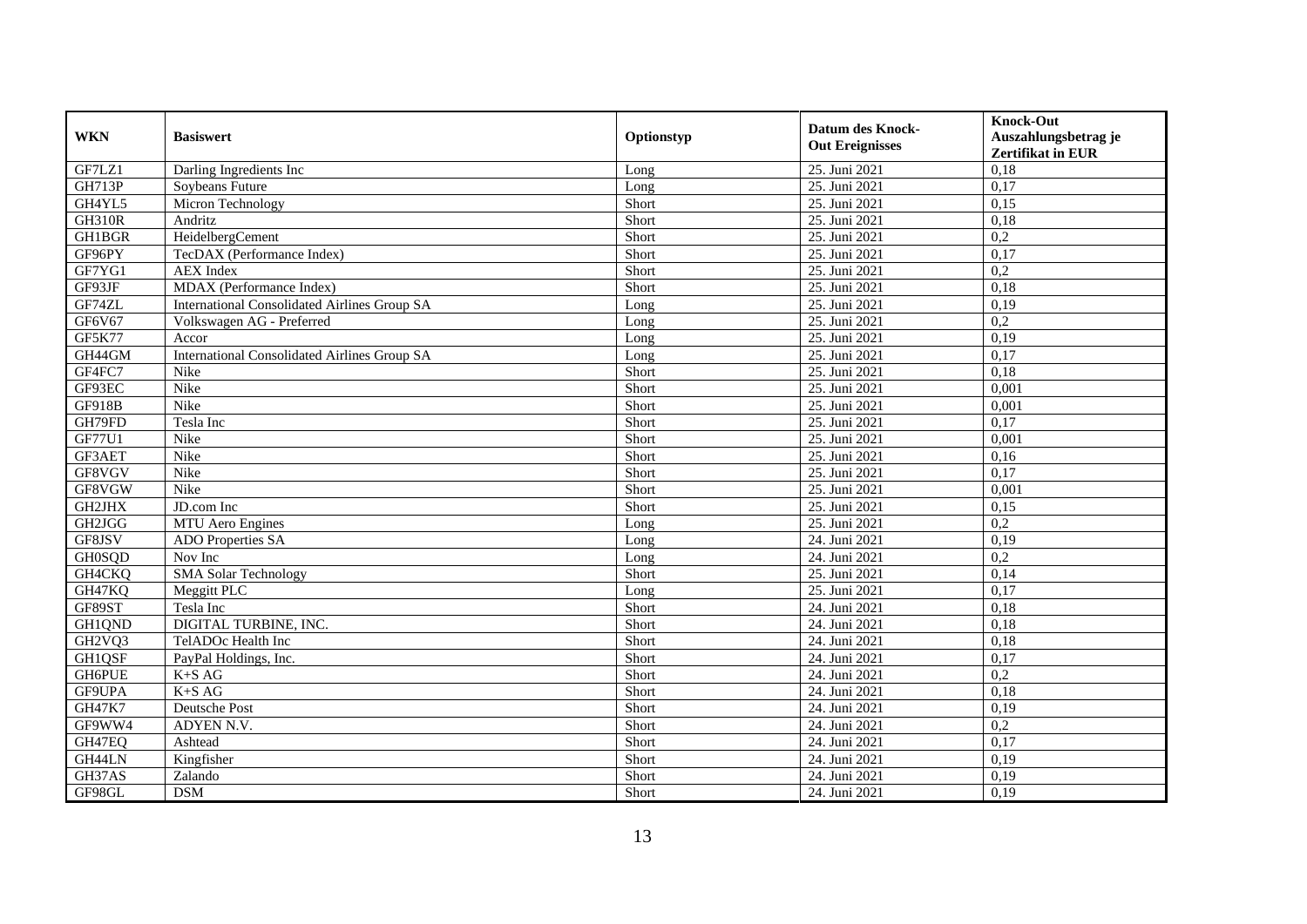| <b>WKN</b>          | <b>Basiswert</b>                  | Optionstyp | <b>Datum des Knock-</b><br><b>Out Ereignisses</b> | <b>Knock-Out</b><br>Auszahlungsbetrag je<br><b>Zertifikat in EUR</b> |
|---------------------|-----------------------------------|------------|---------------------------------------------------|----------------------------------------------------------------------|
| GF99ZJ              | Kion Group AG                     | Short      | 24. Juni 2021                                     | 0,18                                                                 |
| GH0QT8              | MDAX (Performance Index)          | Short      | 24. Juni 2021                                     | 0,19                                                                 |
| GF8DNP              | STOXX(r) Europe 600 Oil & Gas     | Short      | 24. Juni 2021                                     | 0,19                                                                 |
| GF6JN3              | Getlink SE                        | Short      | 24. Juni 2021                                     | 0,2                                                                  |
| <b>GF564U</b>       | Proximus S.A.                     | Long       | 24. Juni 2021                                     | 0,2                                                                  |
| GC74CN              | Air Liquide                       | Short      | 24. Juni 2021                                     | $\overline{0.2}$                                                     |
| GH34BV              | <b>BLACKLINE, INC.</b>            | Short      | 24. Juni 2021                                     | 0,19                                                                 |
| GH7AT2              | Tesla Inc                         | Short      | 24. Juni 2021                                     | 0,19                                                                 |
| GF8DMA              | LIVERAMP HOLDINGS, INC.           | Short      | 24. Juni 2021                                     | 0,14                                                                 |
| GH61Q2              | Peloton Interactive Inc.          | Short      | 24. Juni 2021                                     | 0,15                                                                 |
| GH5LPX              | Siemens Healthineers AG           | Short      | 24. Juni 2021                                     | 0,14                                                                 |
| GH5843              | Twitter, Inc.                     | Short      | 24. Juni 2021                                     | 0,18                                                                 |
| GC04U9              | Dollar Tree, Inc.                 | Long       | 24. Juni 2021                                     | 0,2                                                                  |
| GF99XY              | The Estee Lauder Companies Inc.   | Short      | 24. Juni 2021                                     | 0,2                                                                  |
| GH29JC              | S&P 500(r) Index                  | Short      | 24. Juni 2021                                     | 0,18                                                                 |
| GH <sub>2</sub> CAV | S&P $500(r)$ Index                | Short      | 24. Juni 2021                                     | 0,2                                                                  |
| GH2CAG              | S&P $500(r)$ Index                | Short      | 24. Juni 2021                                     | 0,19                                                                 |
| GF8XZ5              | <b>Southwest Airlines</b>         | Long       | 24. Juni 2021                                     | 0.18                                                                 |
| GH1G2N              | S&P $500(r)$ Index                | Short      | 24. Juni 2021                                     | 0,19                                                                 |
| GF7U8S              | SELECTIVE INSURANCE GROUP, INC.   | Short      | 24. Juni 2021                                     | 0,19                                                                 |
| GF8VHB              | RingCentral, Inc.                 | Short      | 24. Juni 2021                                     | 0,18                                                                 |
| GF8UTW              | DIGITAL TURBINE, INC.             | Short      | 24. Juni 2021                                     | 0,18                                                                 |
| GF93LE              | Arena Pharmaceuticals, Inc.       | Short      | 24. Juni 2021                                     | 0,18                                                                 |
| GF7VL5              | LATTICE SEMICONDUCTOR CORPORATION | Short      | 24. Juni 2021                                     | 0,17                                                                 |
| GF917U              | NATERA, INC.                      | Short      | 24. Juni 2021                                     | 0.17                                                                 |
| GF8AG5              | S&P 500 INFO TECH INDEX           | Short      | 24. Juni 2021                                     | 0,2                                                                  |
| GF55X5              | Snap Inc                          | Short      | 24. Juni 2021                                     | 0,19                                                                 |
| GF3TAD              | L Brands, Inc.                    | Short      | 24. Juni 2021                                     | 0,2                                                                  |
| GF9WV4              | Las Vegas Sands Corp.             | Long       | 24. Juni 2021                                     | 0,2                                                                  |
| GH37DP              | adidas                            | Short      | 25. Juni 2021                                     | 0,14                                                                 |
| <b>GH585S</b>       | ADYEN N.V.                        | Short      | 24. Juni 2021                                     | 0,18                                                                 |
| GH5CUZ              | Evotec                            | Short      | 24. Juni 2021                                     | 0,19                                                                 |
| GH4G3Y              | Zalando                           | Short      | 24. Juni 2021                                     | 0,18                                                                 |
| GH <sub>20SR</sub>  | ADYEN N.V.                        | Short      | 24. Juni 2021                                     | 0,16                                                                 |
| GH74EY              | Peloton Interactive Inc.          | Short      | 24. Juni 2021                                     | 0,19                                                                 |
| GH3AS1              | Square                            | Short      | 24. Juni 2021                                     | 0,15                                                                 |
| GF7R59              | Shake Shack Inc.                  | Short      | 24. Juni 2021                                     | 0,18                                                                 |
| GH5CW2              | Match Group, Inc.                 | Short      | 24. Juni 2021                                     | 0,19                                                                 |